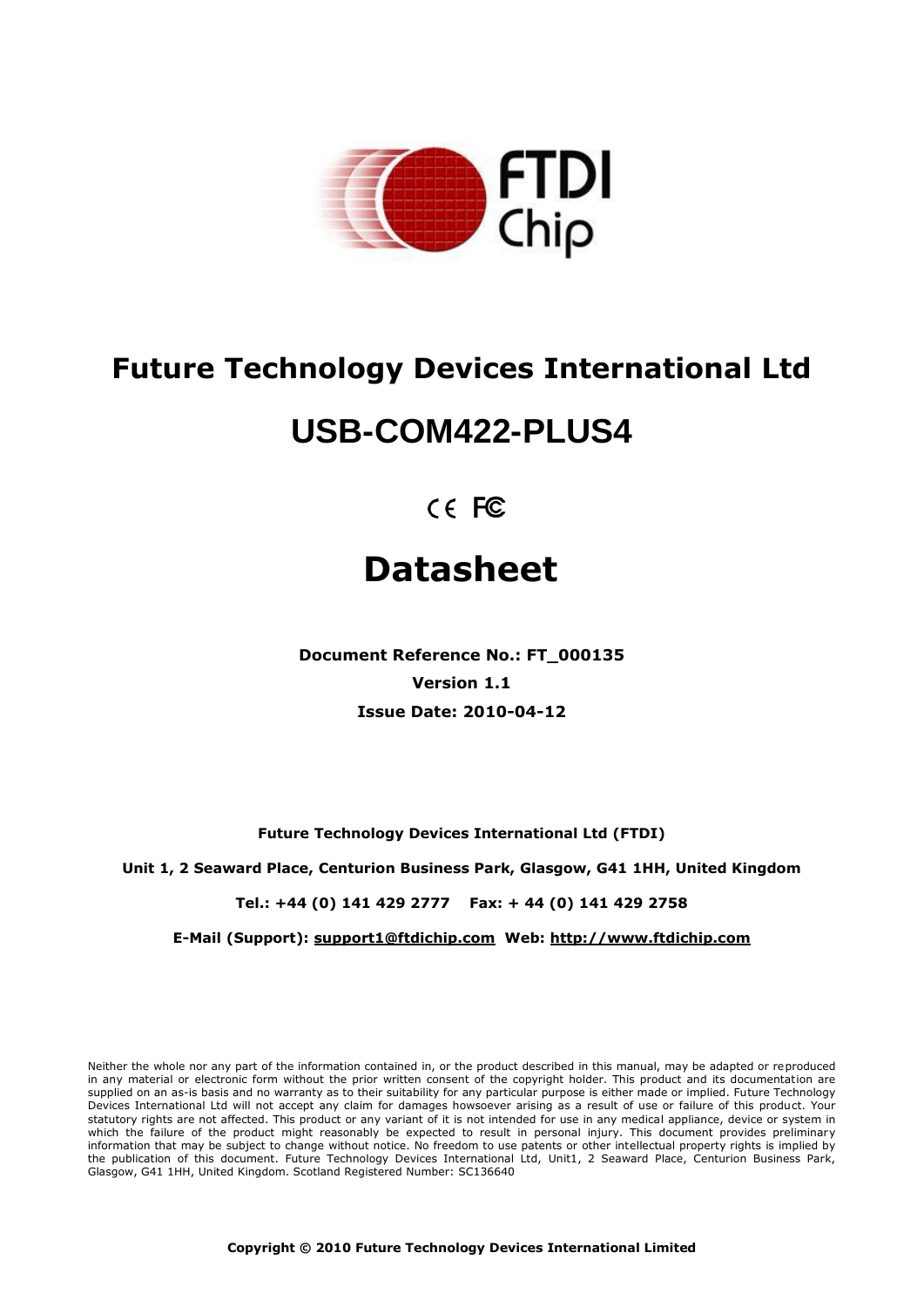

# <span id="page-1-0"></span>**1 Introduction**

#### <span id="page-1-1"></span>**1.1 Functional Description**

The USB-COM422-PLUS4 is a USB to a quad interface RS422 level serial UART adaptor incorporating FTDI's FT4232H Hi-Speed USB2.0 (480Mb/s) to quad serial UART interface IC device. The FT4232H handles all the USB signaling and protocols. The adaptor provides a fast, simple way to connect devices with an RS422 interface to USB.

USB-COM422-PLUS4 is a USB to a quad-port RS422 adapter.

The integrated electronics of the USB-COM422-PLUS4 utilise the FTDI FT4232H and includes RS422 level shifters plus TXD/RXD LEDs to provide a visual indication of data traffic through the module.



#### <span id="page-1-2"></span>**Figure 1.1 USB-COM422-PLUS4**

The module uses a standard USB Mini B device connector for connection to an upstream host or hub port. RS422-level signals, including modem handshake signals, are available on an industry-standard DE-9P connector. The maximum RS422-level data rate is 10Mbps.

The USB-COM422-PLUS4 module requires USB device drivers, available free from [www.ftdichip.com,](http://www.ftdichip.com/) which are used to make the USB-COM422-PLUS4 appear as four Virtual COM Ports (VCP). This allows existing serial communications software, such as HyperTerminal, to exchange data through the USB-COM422-PLUS4 to a legacy RS422 peripheral device.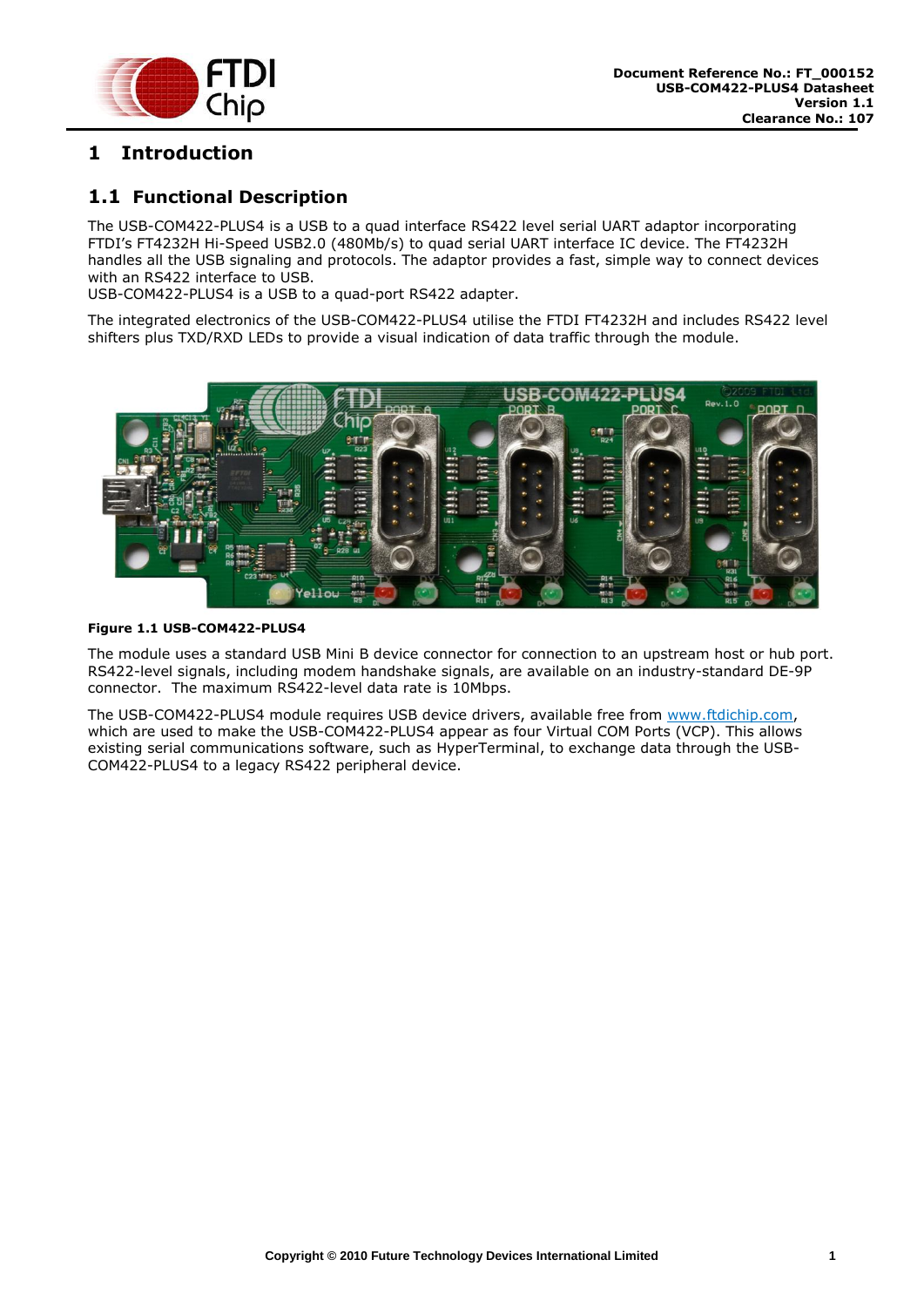

# <span id="page-2-0"></span>**1.2 LED Description**

The USB-COM422-PLUS4 uses 9 LEDs to indicate a valid link as well as data traffic according to the following table:

| <b>LED</b><br><b>Color</b> | <b>Function</b>     | <b>Description</b>                                                                          | Quantity |
|----------------------------|---------------------|---------------------------------------------------------------------------------------------|----------|
| Yellow                     | Enumerated          | ON when USB-COM-PLUS4 is configured and ready                                               |          |
| Red                        | <b>TxD Activity</b> | Flashes when data is transmitted from the USB-COM422-<br>PLUS4 to the attached RS422 device | 4        |
| Green                      | RxD Activity        | Flashes when data is transmitted from the attached RS422<br>device to the USB-COM422-PLUS4  | 4        |

<span id="page-2-1"></span>**Table 1.1 – LED Description**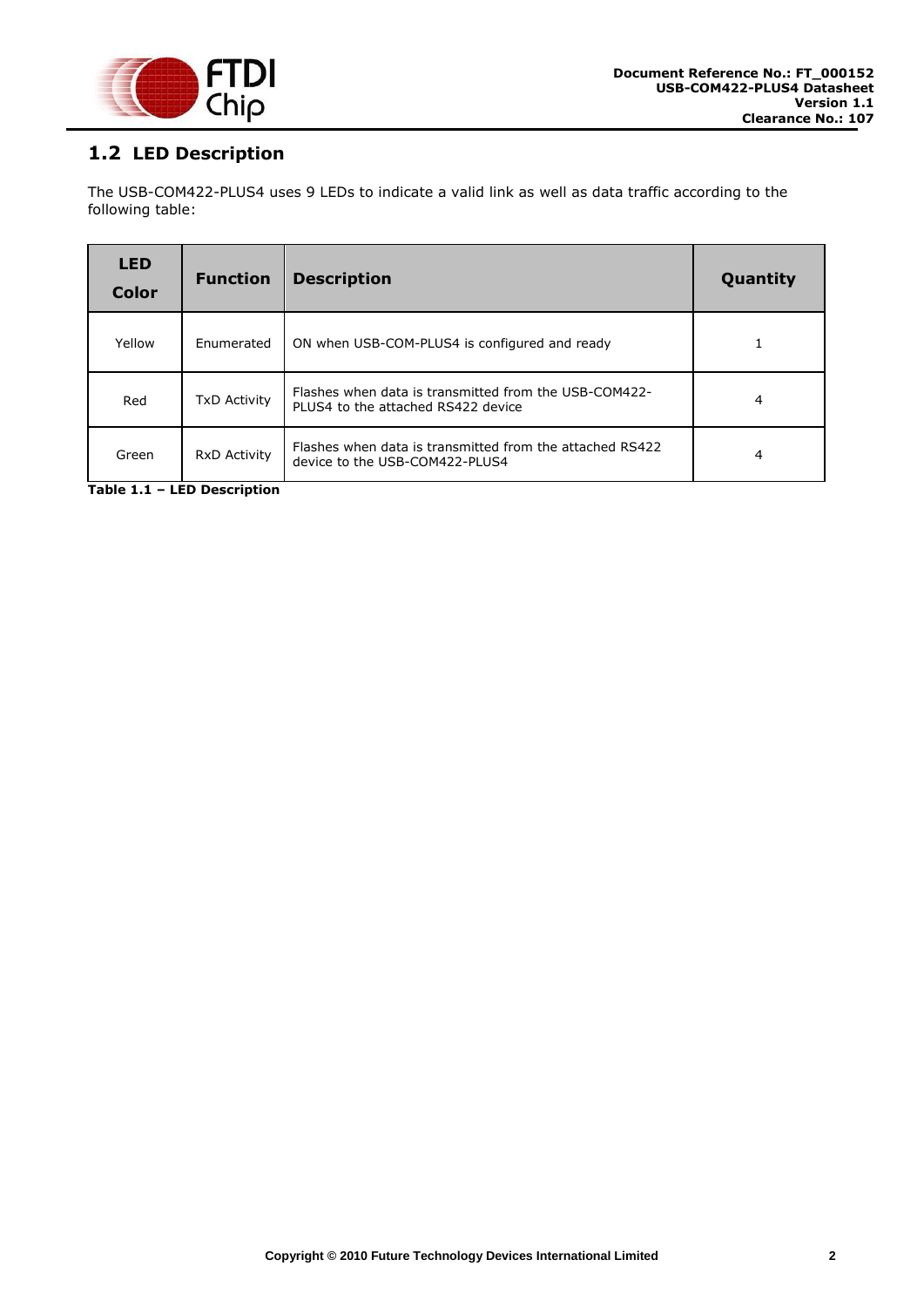

# <span id="page-3-0"></span>**1.3 Block Diagram**



<span id="page-3-2"></span>**Figure 1.2 USB-COM422-PLUS4 Block Diagram**

#### <span id="page-3-1"></span>**1.3.1 Block description**

#### **USB Mini B Client Connector**

This connector provides the interface for connection to a USB Host or Hub port. The maximum cable length is 5 meters, according to the USB 2.0 specification.

#### **FTDI FT4232H**

FT4232H Hi-Speed USB2.0 (480Mb/s) is a quad serial UART interface IC device. Operating system device drivers are required in order to work with the one to provide the Virtual COM Port serial functionality.

#### **Quad RS422 Level Shifter**

The RS422 level shifter converts the signals provided by the FT4232H into the voltage levels required by RS422 devices.

#### **Quad DE-9P Connector (Male)**

The DE-9P connector is configured in an industry standard (TIA/EIA-574) pin-out to provide connection to RS422 peripherals through standard cables. See section [3.1.2](#page-13-0)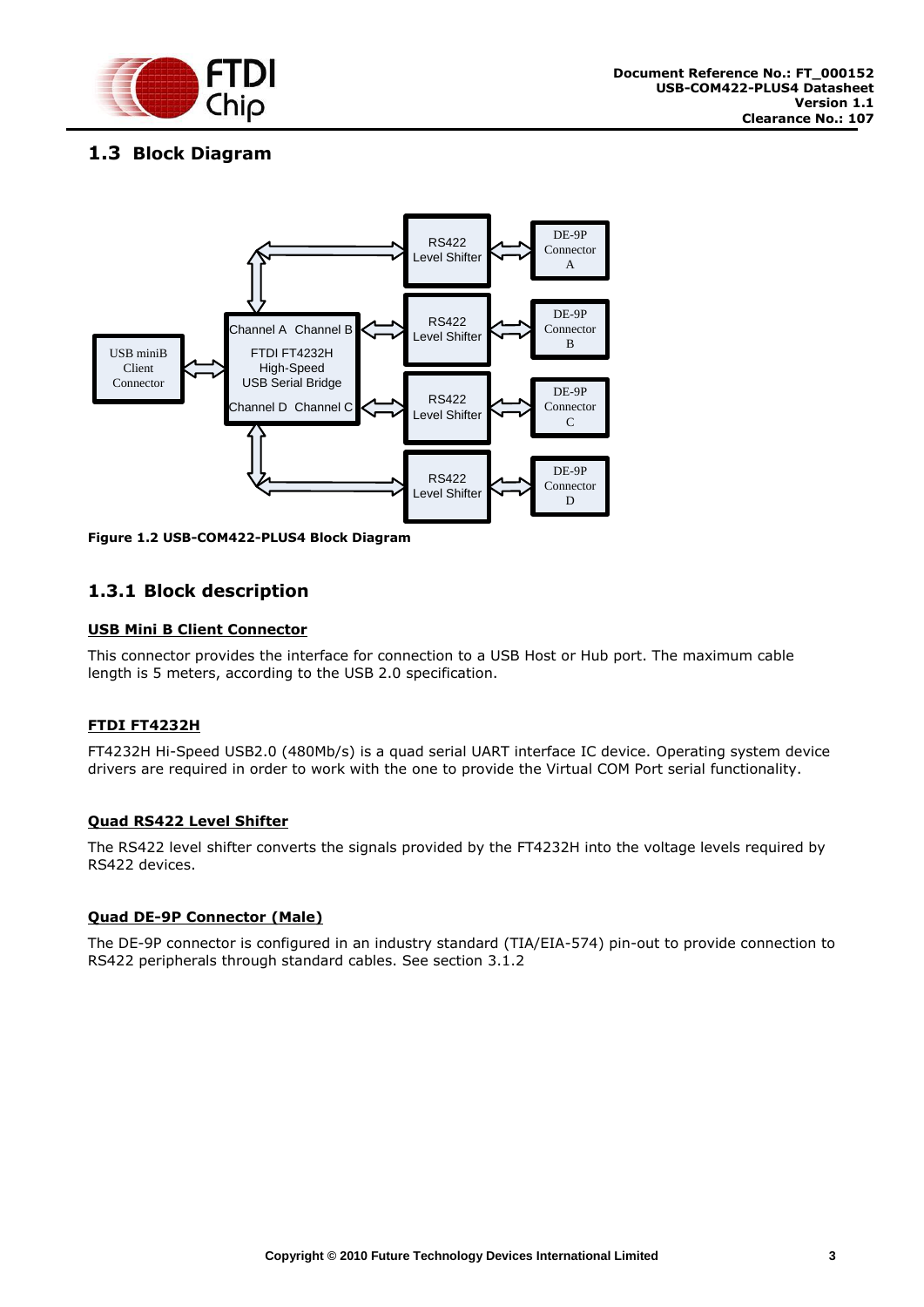

#### <span id="page-4-0"></span>**1.4 Features**

- Adds quad RS-422 serial ports by connecting to a USB 2.0 Hi-Speed interface.
- Easy plug & play installation and RS-422 device connection  $\bullet$
- Works with USB 1.1 & 2.0 Host and Hub ports  $\bullet$
- Industry Standard FTDI chip set & device drivers for maximum compatibility  $\bullet$
- Microsoft Windows® WHQL-certified, Mac OS X, Linux and Windows CE device drivers  $\bullet$
- Installs as four standard Windows COM ports  $\bullet$
- COM port number can be changed to any available COM port number, to support HyperTerminal,  $\bullet$ or any other serial communications software application running in Windows
- Supports Windows Server 2008, 2003, Vista, XP, 2000, Windows CE, Linux, Mac OS X  $\bullet$
- FIFO: 2k byte transmit buffer, 2k byte receive buffer  $\bullet$
- RS-422 data signals: TxD+, TxD-, RxD+, RxD-, RTS+, RTS-, CTS+, CTS-, GND  $\bullet$
- Powered by USB port. No external power adapter required.  $\bullet$
- Serial port speed up to 10Mbps  $\bullet$
- Serial Communication Parameters
	- o Parity: None, Even, Odd
	- o Data bits: 7, 8
	- o Flow control: RTS/CTS , X-ON/X-OFF, None
- Four DE-9P male connectors  $\bullet$
- LEDs indicate USB Enumeration, RxD, TxD for monitoring port status & easy diagnostics  $\bullet$
- Operating temperature of -40°C to +85°C  $\bullet$

#### <span id="page-4-1"></span>**1.5 Performance Figures**

| Parameter        | Performance                                                                                                                                                                                                     |
|------------------|-----------------------------------------------------------------------------------------------------------------------------------------------------------------------------------------------------------------|
| USB Interface    | 480Mbps USB 2.0 High-Speed                                                                                                                                                                                      |
| RS422 Interface  | Standard Windows baud rates (300bps to 921.6Kbps)<br>Custom baud rates (300bps to 10Mbps) through baud rate aliasing.<br>See FTDI Application Note: Configuring FT232R, FT2232 and FT232BM<br><b>Baud Rates</b> |
| Max Cable Length | $USB=5m$ , RS422=12m (for 10Mbps)                                                                                                                                                                               |

#### <span id="page-4-2"></span>**Table 1.2 - Performance Figures**

| <b>Part Number</b> | <b>Description</b>                                  |
|--------------------|-----------------------------------------------------|
| USB-COM422-PLUS4   | USB-COM-Plus Hi-Speed USB to quad-Port RS422 module |

<span id="page-4-3"></span>**Table 1.3 - Ordering Information**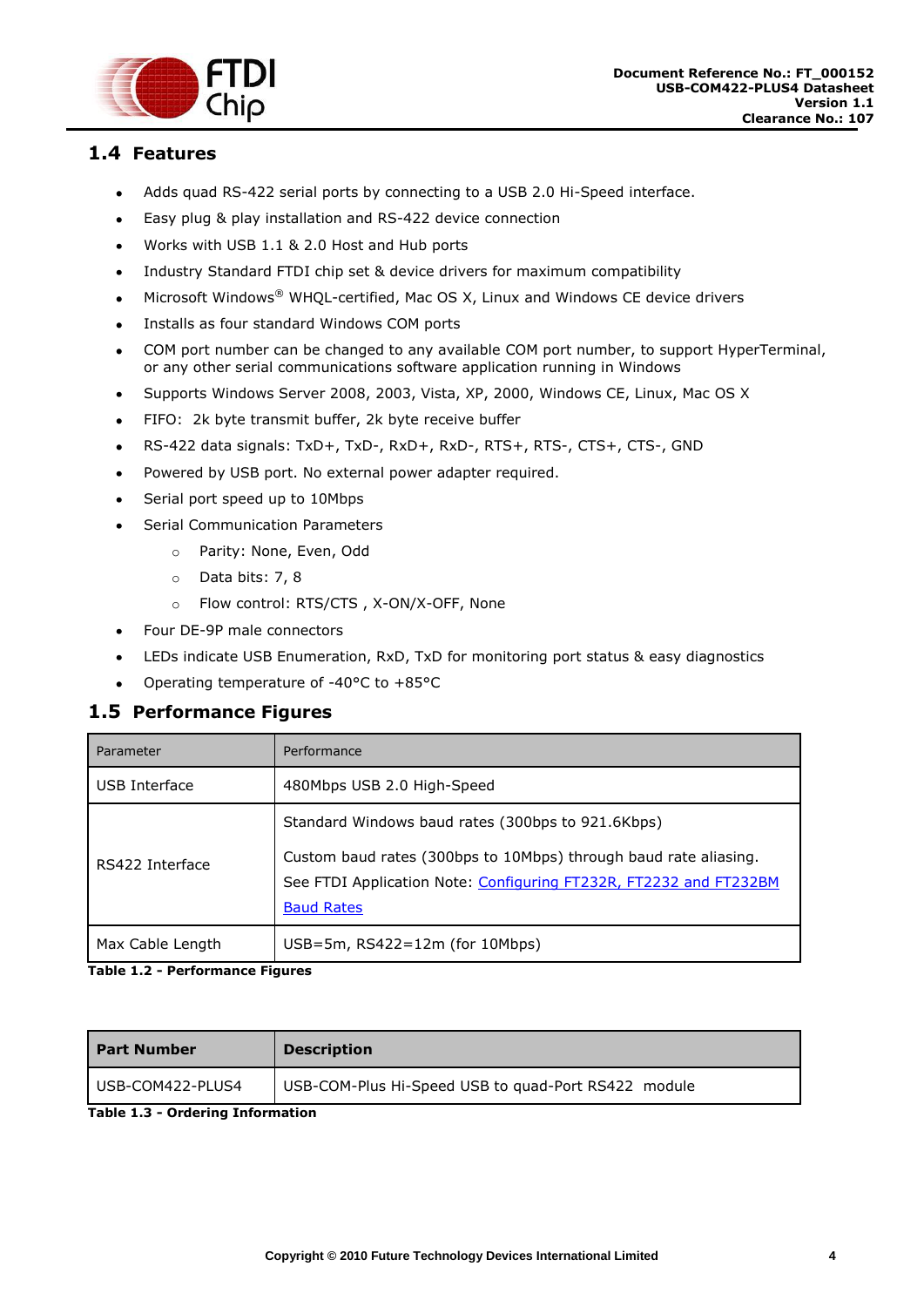

| $\mathbf{1}$   |       |  |
|----------------|-------|--|
| 1.1            |       |  |
| 1.2            |       |  |
| 1.3            |       |  |
|                | 1.3.1 |  |
| 1.4            |       |  |
| 1.5            |       |  |
| $\overline{2}$ |       |  |
|                | 2.1   |  |
|                | 2.1.1 |  |
|                | 2.2   |  |
|                | 2.2.1 |  |
|                | 2.2.2 |  |
| 3              |       |  |
| 3.1            |       |  |
|                | 3.1.1 |  |
|                | 3.1.2 |  |
| 4              |       |  |
| 4.1            |       |  |
| 4.2            |       |  |
| 5              |       |  |
| 5.1            |       |  |
| 6              |       |  |
| 6.1            |       |  |
| 6.2            |       |  |
| $\mathbf{z}$   |       |  |
| 7.1            |       |  |
| 7.2            |       |  |
| 7.3            |       |  |
| 7.4            |       |  |
|                | 7.4.1 |  |
| 7.5            |       |  |
| 8              |       |  |
| 8.1            |       |  |
| 8.2            |       |  |
| 9              |       |  |
|                |       |  |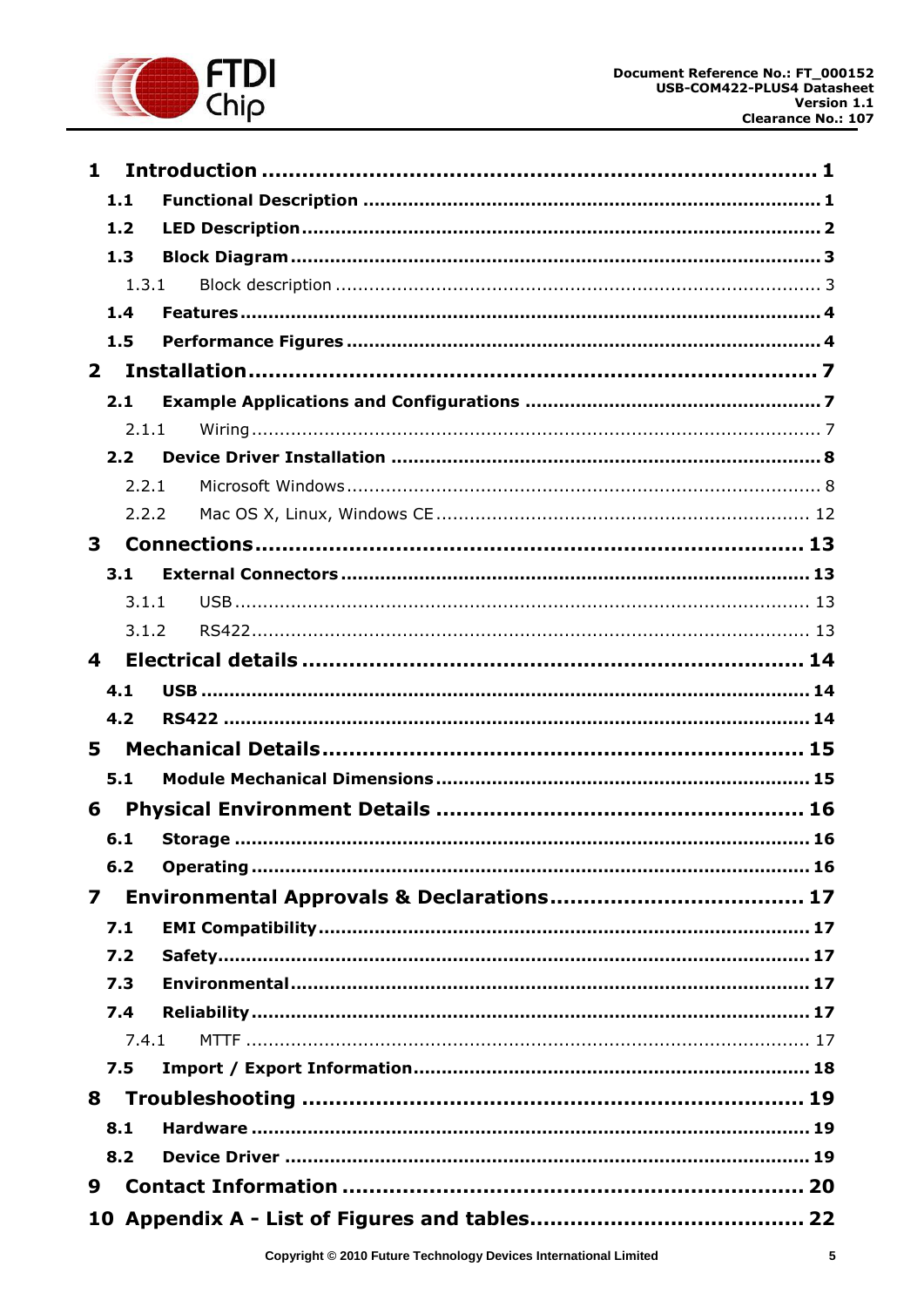

**Appendix B - Revision History [............................................................](#page-23-0) 23**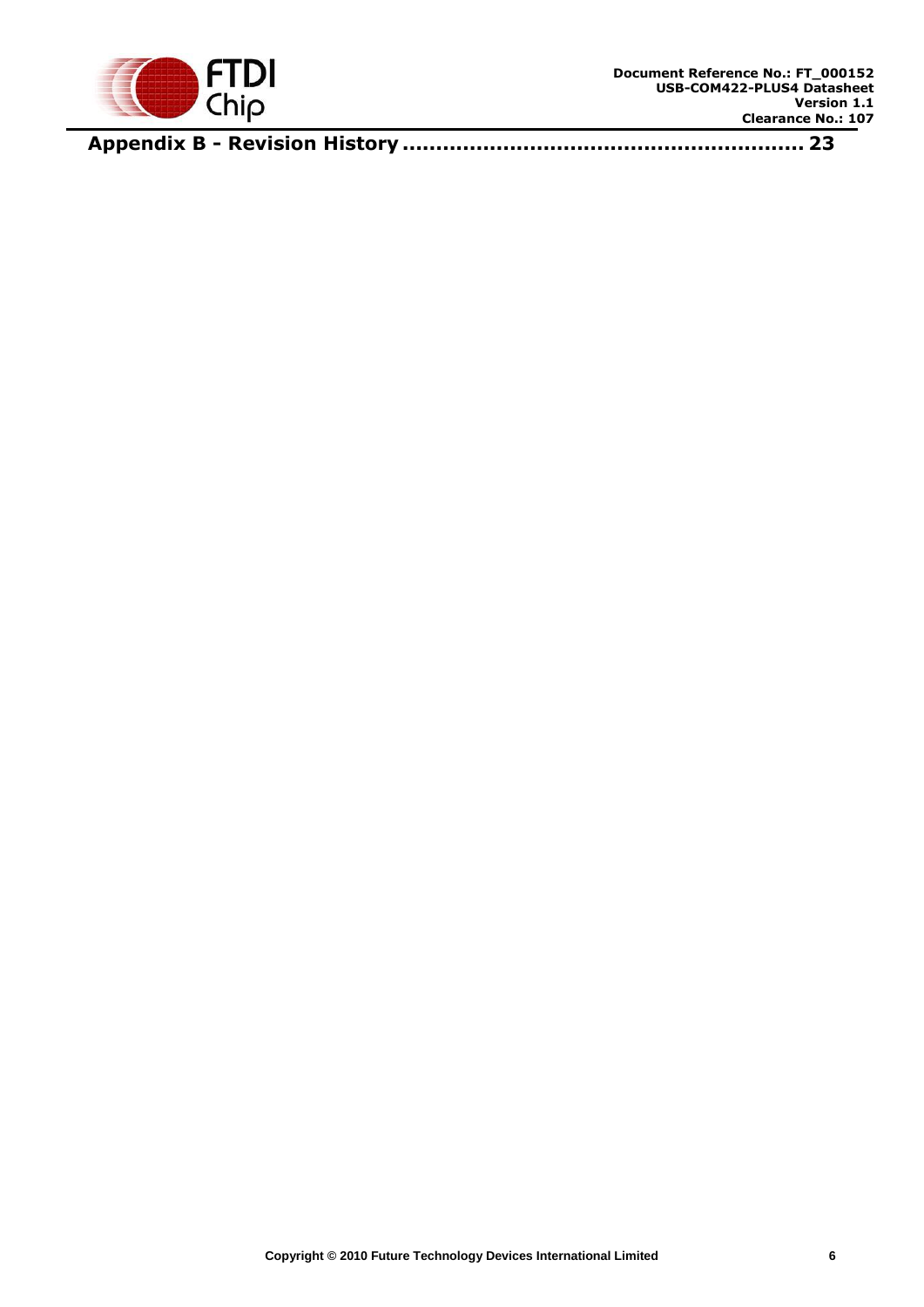

# <span id="page-7-0"></span>**2 Installation**

## <span id="page-7-1"></span>**2.1 Example Applications and Configurations**

#### <span id="page-7-2"></span>**2.1.1 Wiring**

Insert the A-plug into an available USB Host or Hub port. Insert the miniB-plug into the miniB-receptacle on the USB-COM422-PLUS4.

The USB-COM422-PLUS4 follows EIA-422 standard as a Data Terminal Equipment (DTE) device. If the RS422 equipment being connected is a Data Communication Equipment (DCE) device, it's typical that a straight-through cable can be used.

| DTE Pin Number | Signal Name                                     | <b>Expected Connect Signal</b> |
|----------------|-------------------------------------------------|--------------------------------|
| 1              | $TXD - Transmit Data,$<br>negative polarity     | RXD-                           |
| 2              | $TXD+$ = Transmit Data,<br>positive polarity    | $RXD+$                         |
| 3              | $RXD+$ = Receive Data,<br>positive polarity     | $TXD+$                         |
| 4              | $RXD -$ = Receive Data,<br>negative polarity    | TXD-                           |
| 5              | $GND =$ signal ground                           | <b>GND</b>                     |
| 6              | $RTS -$ = Request To Send,<br>negative polarity | CTS-                           |
| $\overline{7}$ | $RTS+$ = Request To Send,<br>positive polarity  | $CTS+$                         |
| 8              | $CTS+ = Clear To Send,$<br>positive polarity    | $RTS+$                         |
| 9              | $CTS -$ = Clear To Send,<br>negative polarity   | RTS-                           |

<span id="page-7-3"></span>**Table 2.1 – RS422 DTE to DCE connection with straight-through cable**

Some serial devices may require certain handshake signals to be connected. Refer to your device manual for cabling details.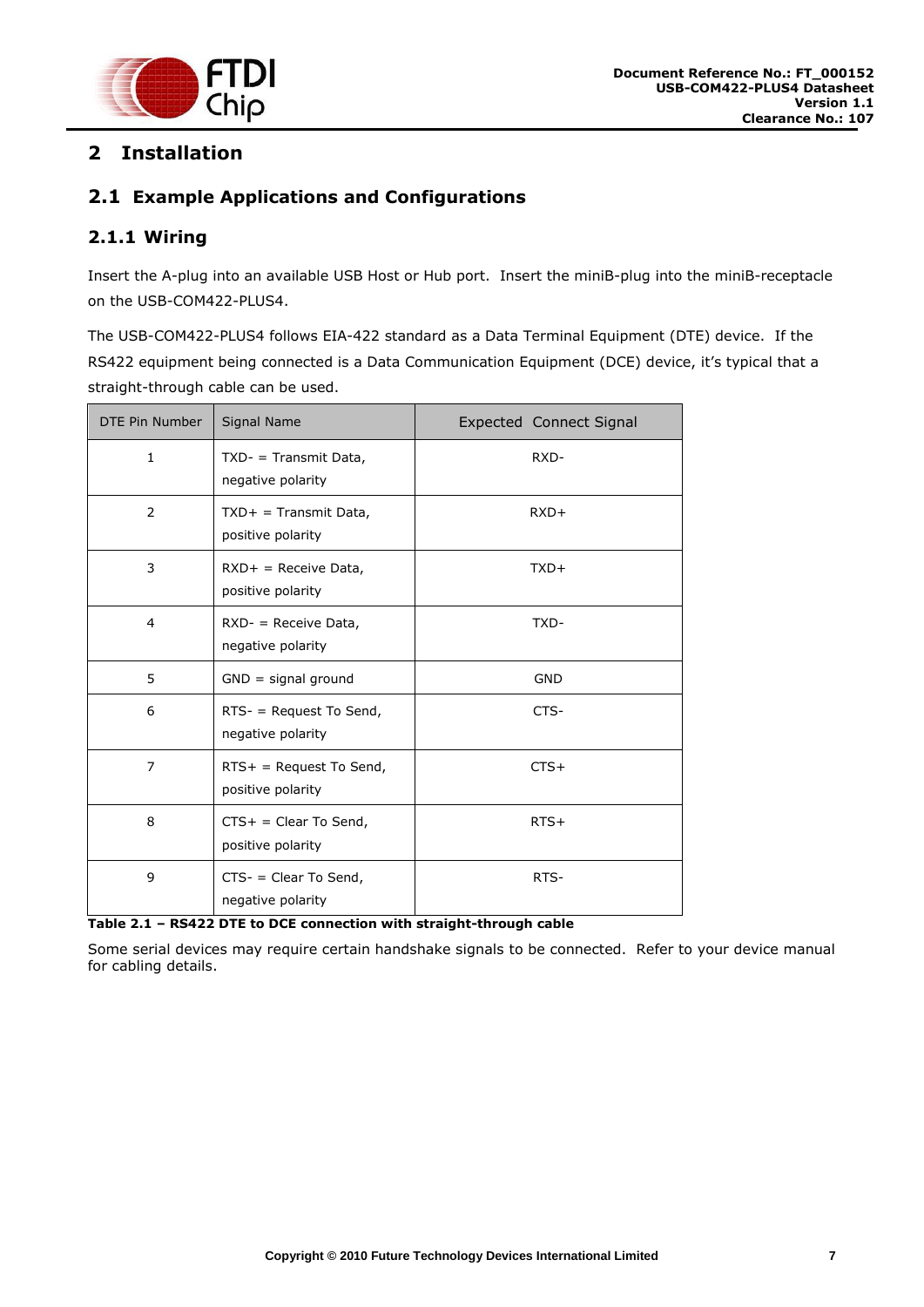

## <span id="page-8-0"></span>**2.2 Device Driver Installation**

The USB-COM422-PLUS4 module drivers are available for download from:

www.ftdichip.com

#### <span id="page-8-1"></span>**2.2.1 Microsoft Windows**

With the device drivers being Windows Hardware Quality Labs (WHQL) certified, they are also available through download directly from the Microsoft® Windows® Update service. This is the best choice when connecting the USB-COM422-PLUS4 to a computer running Windows Vista. Additional installation options are noted below:

#### **Installation Executable shown on Windows XP**

- 1) Login to your system as Administrator, or a user with Administrator rights.
- 2) Prior to connecting the USB-COM422- PLUS4 to the USB Host or Hub port, download the latest device driver version from the FTDI web site.
- 3) Run this executable to install the device drivers.
- 4) Connect the USB-COM422-PLUS4 to your computer. A notification will appear near the task bar indicating that new hardware has been installed and is ready for use. It is normal if this notice appears twice.

| <b>i</b> ) Found New Hardware                    |
|--------------------------------------------------|
| Your new hardware is installed and ready to use. |
| Figure 2.1 - Hardware Ready                      |

#### <span id="page-8-2"></span>**Windows Update shown on Windows XP**

You must have an active Internet connection and the Windows Update Service enabled.

- 1) Connect the USB-COM422-PLUS4 to your USB Host or Hub.
- 2) The "Found New Hardware" Wizard will appear. The first dialog should ask whether it is acceptable to use the Windows Update Service to find the device driver.



<span id="page-8-3"></span>**Figure 2.2 – Found New Hardware Wizard**

- 3) Select one of the "Yes" choices and click "Next".
- 4) The following screen appears: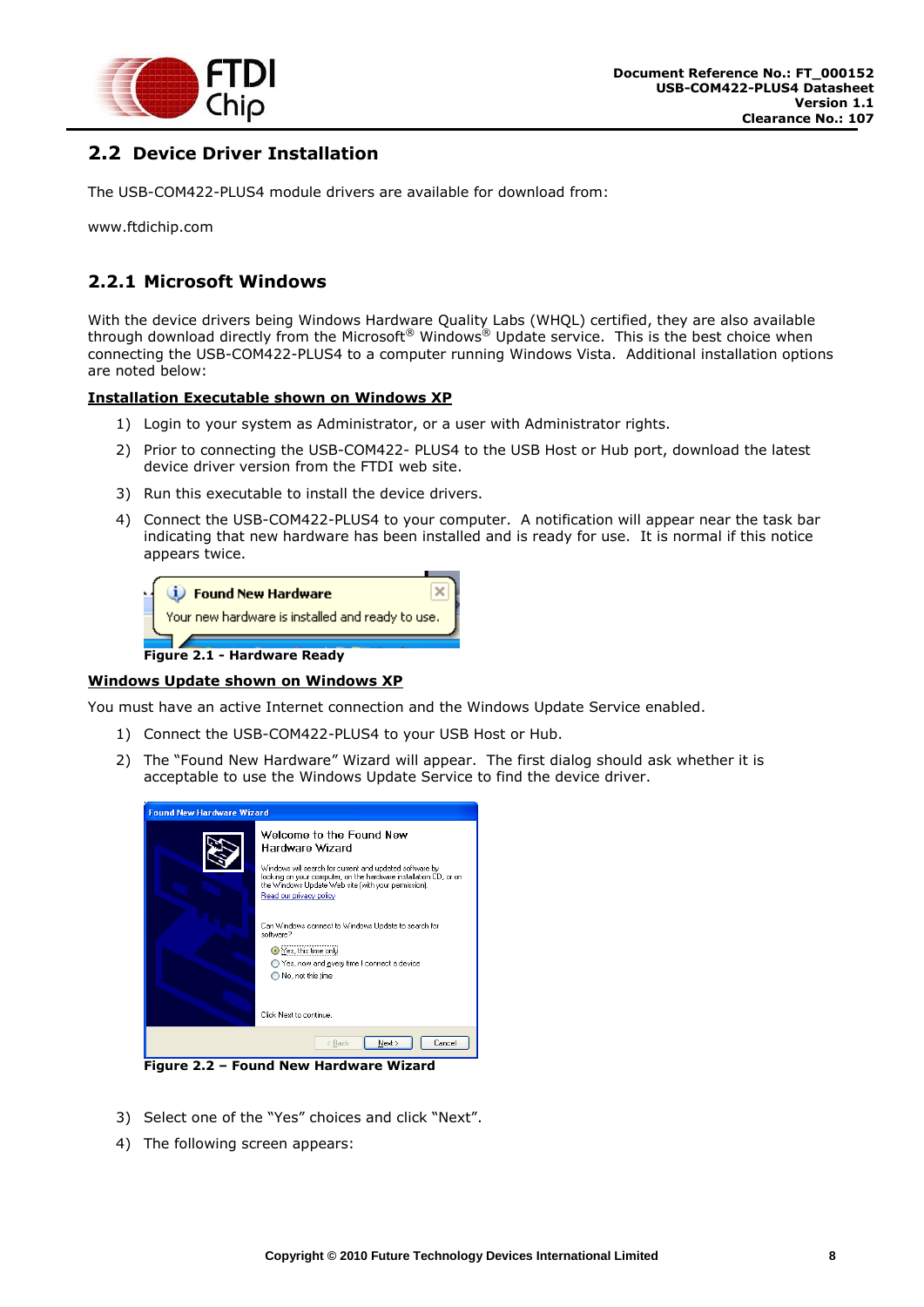

| Found New Hardware Wizard |                                                                                                                                                                                    |
|---------------------------|------------------------------------------------------------------------------------------------------------------------------------------------------------------------------------|
|                           | This wizard helps you install software for:<br>USB Device<br>If your hardware came with an installation CD<br>or floppy disk, insert it now.<br>What do you want the wizard to do? |
|                           | Install the software automatically (Recommended)<br>◯ Install from a list or specific location (Advanced)<br>Click Next to continue.                                               |
|                           | < Back<br>Next<br>Cancel                                                                                                                                                           |



<span id="page-9-0"></span>5) Wait while the driver is found, downloaded, and installed. This step may take a couple minutes.

| <b>Found New Hardware Wizard</b>      |                 |        |
|---------------------------------------|-----------------|--------|
| Please wait while the wizard searches |                 |        |
| USB <-> Serial Cable                  |                 |        |
|                                       |                 |        |
|                                       |                 |        |
|                                       | < Back<br>Next> | Cancel |

6) After the files are found and installed, click "Finish" to complete the installation.

| <b>Found New Hardware Wizard</b> |                                                      |  |  |  |
|----------------------------------|------------------------------------------------------|--|--|--|
|                                  | Completing the Found New<br><b>Hardware Wizard</b>   |  |  |  |
|                                  | The wizard has finished installing the software for: |  |  |  |
|                                  | <b>USB Serial Converter</b>                          |  |  |  |
|                                  | Click Finish to close the wizard.                    |  |  |  |
|                                  | < Back<br>Cancel<br>Finish                           |  |  |  |

**Figure 2.4 - Complete Hardware Installation**

- <span id="page-9-1"></span>7) Steps 2 through 6 will repeat. The first time installs the basic USB Serial Converter in the USB device tree. The second time installs the Virtual COM Port layer in the Ports tree and assigns the COM port number. You must install the Virtual COM Port layer four times, because the USB-COM422-PLUS4 has four Virtual COM Ports.
- 8) When both portions of the device driver have been installed successfully, the following message will appear, indicating that the device is ready.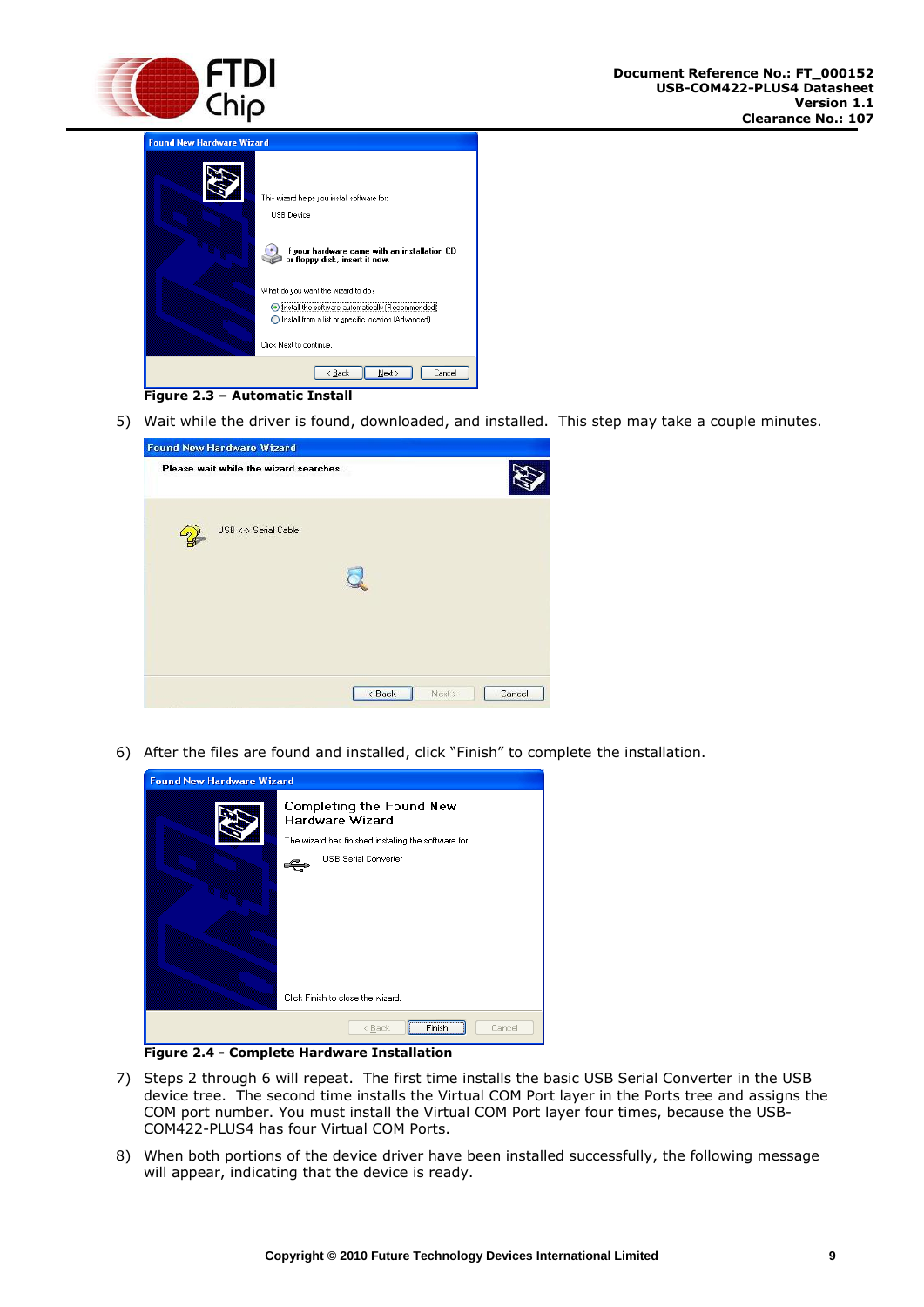



#### <span id="page-10-0"></span>**COM Port Assignment**

Next, to determine which COM port has been assigned, open the Windows Device Manager from the System Control Panel.



**Figure 2.6 - Device Manager**

<span id="page-10-1"></span>Click on the Plus "+" sign next to the Ports tree and Universal Serial Bus controllers tree to list the available USB device. You will see four additional "USB Serial Port", followed by a COMn assignment. And four additional "USB Serial Converter A" ,"USB Serial Converter B" ,"USB Serial Converter C" and "USB Serial Converter D".



<span id="page-10-2"></span>**Figure 2.7 - COM Port and USB Device name Assignment**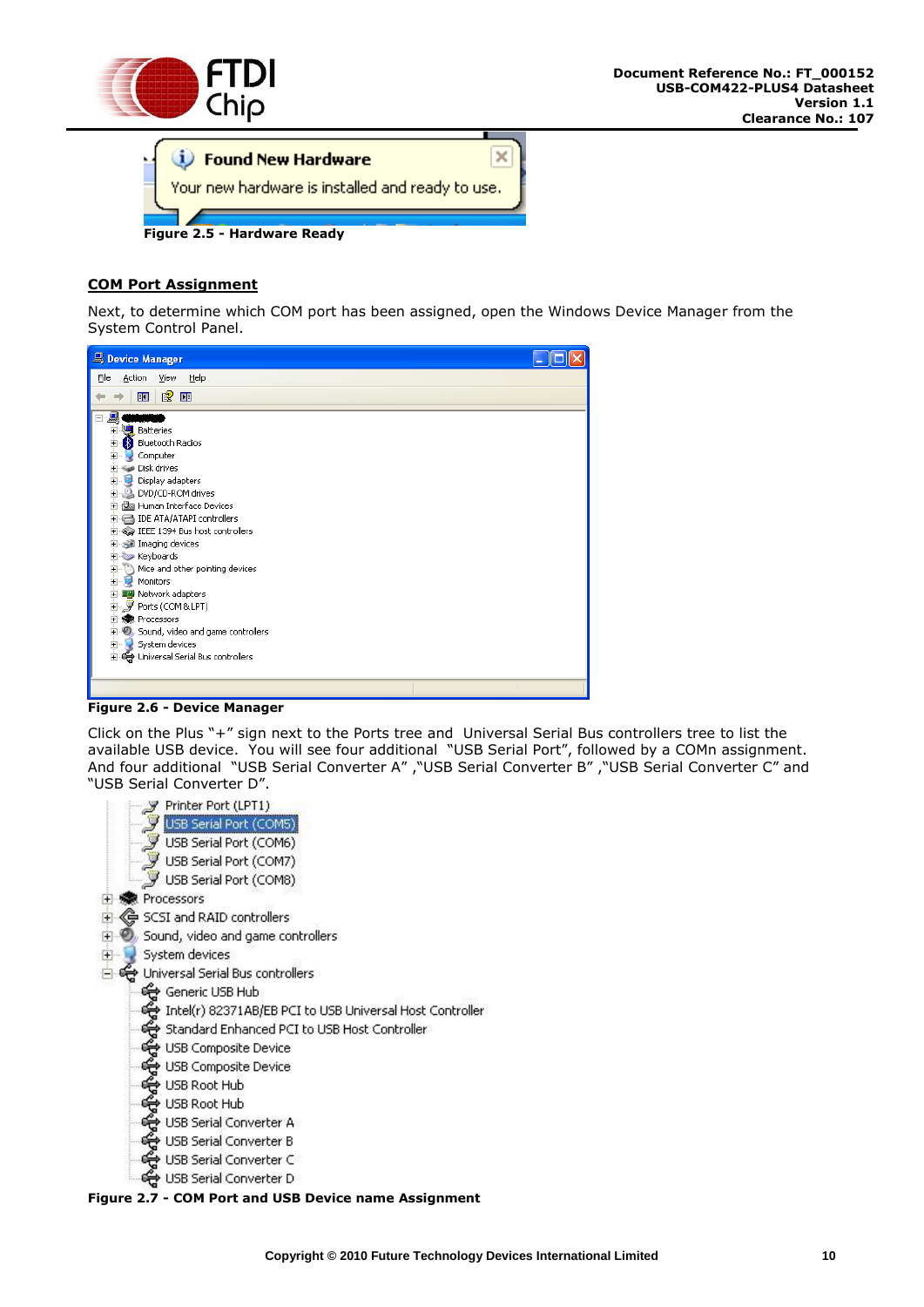

To determine which COM port has been assigned to Converter A, B, C or D, the cursor point to the USB Serial Port (COM5), (COM6), (COM7), (COM8), then right-click on it and select "Properties", it shows their relationship to the Converter A, B, C or D.

In the figure below, the Converter A is assigned to COM5, Converter B is assigned to COM6, Converter C is assigned to COM7 and Converter D is assigned to COM8.

| <b>USB Serial Port (COM5) Properties</b>                                                                                                                                            | ?<br>X USB Serial Port (COM6) Properties<br>?                                                                                       |
|-------------------------------------------------------------------------------------------------------------------------------------------------------------------------------------|-------------------------------------------------------------------------------------------------------------------------------------|
| General<br>Port Settings Driver Details                                                                                                                                             | General<br>Port Settings Driver Details                                                                                             |
| USB Serial Port (COM5)                                                                                                                                                              | USB Serial Port (COM6)                                                                                                              |
| Device type:<br>Ports (COM & LPT)<br><b>FTDI</b><br>Manufacturer:<br>Location:<br>on USB Serial Converter A<br>Device status                                                        | Device type:<br>Ports (COM & LPT)<br>Manufacturer:<br>FTDI<br>Location:<br>on USB Serial Converter B<br>Device status               |
| This device is working properly.<br>If you are having problems with this device, click Troubleshoot to<br>start the troubleshooter.                                                 | This device is working properly.<br>If you are having problems with this device, click Troubleshoot to<br>start the troubleshooter. |
| Troubleshoot                                                                                                                                                                        | Troubleshoot                                                                                                                        |
| Device usage:                                                                                                                                                                       | Device usage:                                                                                                                       |
| Use this device (enable)                                                                                                                                                            | ×<br>Use this device (enable)<br>v                                                                                                  |
| $\Omega$ K                                                                                                                                                                          | QK<br>Cancel<br>Cancel<br>$\overline{?}$<br>2<br><b>USB Serial Port (COMB) Properties</b><br>$\times$                               |
| Port Settings Driver Details<br>USB Serial Port (COM7)                                                                                                                              | General Port Settings Driver Details<br>USB Serial Port (COM8)                                                                      |
| <b>USB Serial Port (COM7) Properties</b><br>General<br>Device type:<br>Ports (COM & LPT)<br>Manufacturer:<br><b>FTDI</b><br>Location:<br>on USB Serial Converter C<br>Device status | Device type:<br>Ports (COM & LPT)<br>Manufacturer:<br><b>FTDI</b><br>Location:<br>on USB Serial Converter D<br>Device status        |
| This device is working properly.<br>If you are having problems with this device, click Troubleshoot to<br>start the troubleshooter.                                                 | This device is working properly.<br>If you are having problems with this device, click Troubleshoot to<br>start the troubleshooter. |
| Troubleshoot                                                                                                                                                                        | Troubleshoot                                                                                                                        |
|                                                                                                                                                                                     | Device usage:                                                                                                                       |
| Device usage:<br>Use this device (enable)                                                                                                                                           | Use this device (enable)<br>v<br>v                                                                                                  |

<span id="page-11-0"></span>**Figure 2.8 - COM Port Assignment and Proterties**

Use this COM port number with your application software in order to access the USB-COM422-PLUS4.

If an application requires use of a different COM port number, the assignment may be changed through the Advanced Driver Options settings.

From the above "Properties", click on the "Port Settings" tab.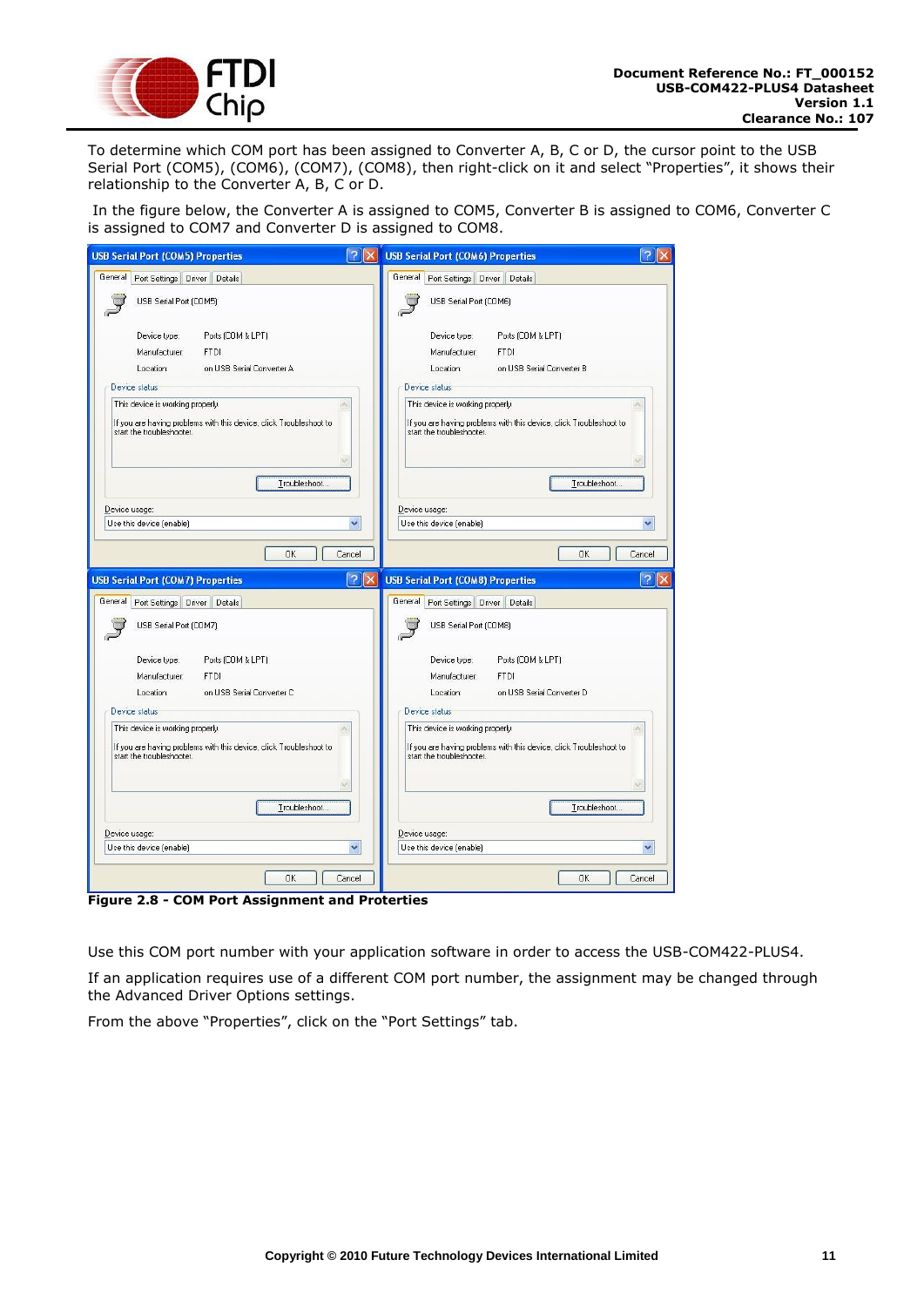

| Bits per second: 9600<br>Data bits: 8<br>Parity:<br>None<br>Stop bits:<br> 1 <br>Flow control: None | ×<br>Y, |
|-----------------------------------------------------------------------------------------------------|---------|
|                                                                                                     |         |
|                                                                                                     |         |
|                                                                                                     |         |
|                                                                                                     | Y       |
|                                                                                                     |         |
| Restore Defaults<br>Advanced                                                                        |         |

#### <span id="page-12-1"></span>**Figure 2.9 - Settings Tab**

Then click on the "Advanced…" button.

| <b>Advanced Settings for COM5</b>                                        |              |                               |                 |
|--------------------------------------------------------------------------|--------------|-------------------------------|-----------------|
| COM Port Number:<br>COM5                                                 |              | $\overline{\phantom{a}}$      | OK              |
| <b>LISB Transfer Sizes</b>                                               |              |                               | Cancel          |
| Select lower settings to correct performance problems at low baud rates. |              |                               | <b>Defaults</b> |
| Select higher settings for faster performance.                           |              |                               |                 |
| Receive (Bytes):                                                         | 4096         |                               |                 |
| Transmit (Bytes):                                                        | 4096<br>v    |                               |                 |
| <b>BM Options</b>                                                        |              | Miscellaneous Options         |                 |
| Select lower settings to correct response problems.                      |              | Serial Enumerator             | M               |
| Latency Timer (msec):                                                    | 16<br>v      | Serial Printer                |                 |
|                                                                          |              | Cancel If Power Off           |                 |
| Timeouts                                                                 |              | Event On Surprise Removal     |                 |
| Minimum Read Timeout (msec):                                             | $\mathbf{0}$ | Set RTS On Close              |                 |
| Minimum Write Timeout (msec):                                            | $\mathbf 0$  | Disable Modem Ctrl At Startup |                 |
|                                                                          |              |                               |                 |

<span id="page-12-2"></span>**Figure 2.10 - Advanced Options** 

This will display the various advanced settings. Note the COM port assignment in the upper left. Clicking on the drop-down list will display the available port numbers. Select one that is not in use and click OK on each dialog box to activate the selection. Windows will remember this COM port number.

#### <span id="page-12-0"></span>**2.2.2 Mac OS X, Linux, Windows CE**

Device drivers and FTDI installation guides for Mac OS X, Linux and Windows CE are available for download on the FTDIChip web sites. Follow the respective FTDI installation guides for the chosen operating system.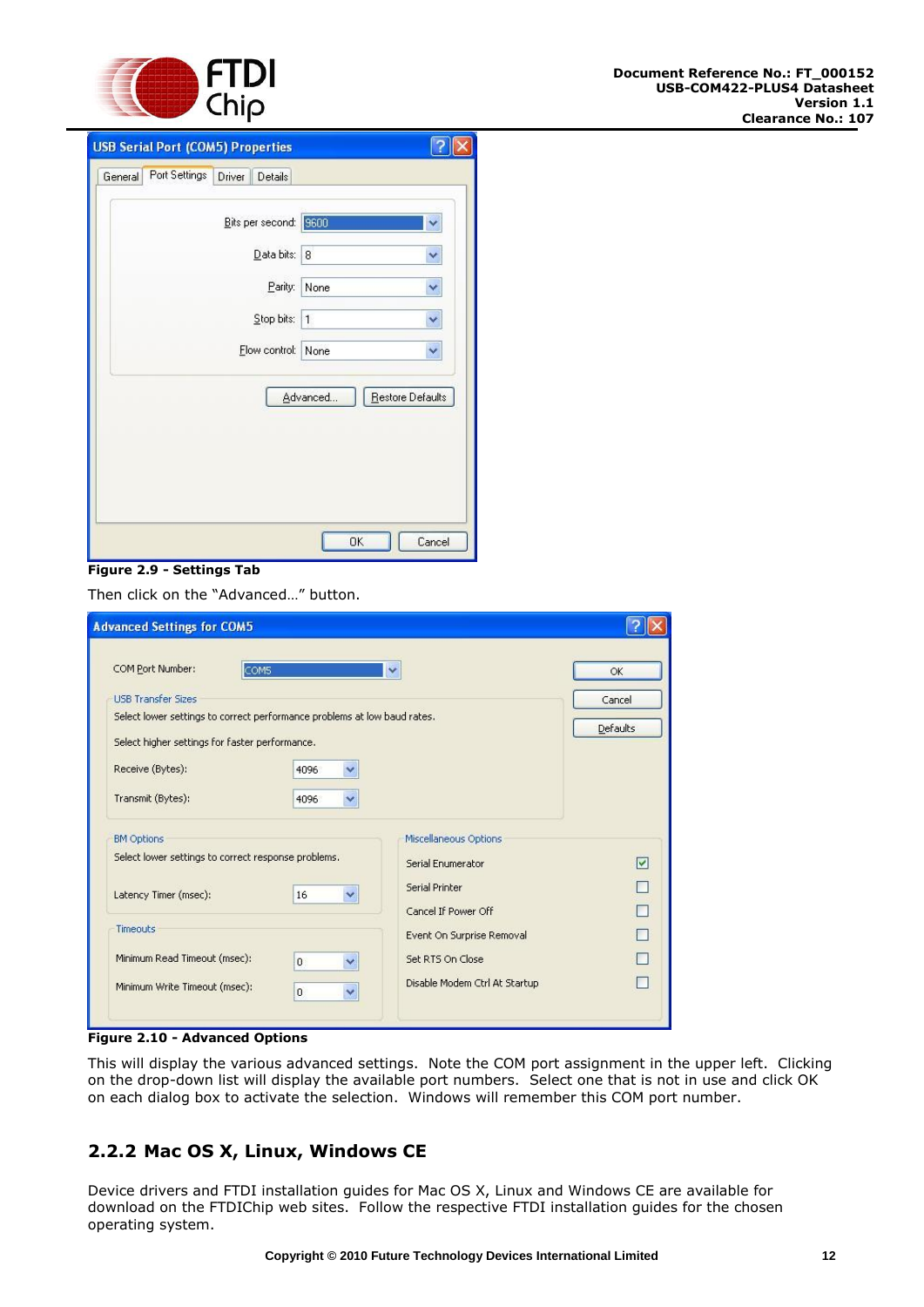

# <span id="page-13-1"></span>**3 Connections**

#### <span id="page-13-2"></span>**3.1 External Connectors**

#### <span id="page-13-3"></span>**3.1.1 USB**

The USB-COM422-PLUS4 is a downstream USB 2.0 High-speed Device. A standard USB "mini B" receptacle is mounted inside the USB-COM422-PLUS4 to facilitate connection to an upstream USB Host or Hub.

| <b>Pin Number</b> | <b>Pin Type</b> | <b>Description</b>                                      |
|-------------------|-----------------|---------------------------------------------------------|
|                   | Power           | VBUS = USB Power provided from upstream USB Host or Hub |
| 2                 | Bidirectional   | $D - =$ USB data signal, negative polarity              |
| 3                 | Bidirectional   | $D+$ = USB data signal, positive polarity               |
| $\overline{4}$    | ID              | No connected                                            |
| 5                 | Ground          | $GND = USB$ signal ground                               |
| Shield            | Case Ground     | Drain = typically connected to the host PC case         |

<span id="page-13-4"></span>**Table 3.1 – USB "mini B" Receptacle Pin-Out**

#### <span id="page-13-0"></span>**3.1.2 RS422**

The four RS422 ports are configured as Data Terminal Equipment (DTE), with a 9-contact D-Sub Pin connector. Pin assignments are according to TIA/EIA-422.

| <b>Pin Number</b> | <b>Pin Type</b> | <b>Description</b>                           |
|-------------------|-----------------|----------------------------------------------|
| 1                 | Output          | $TXD -$ = Transmit Data, negative polarity   |
| 2                 | Output          | $TXD+$ = Transmit Data, positive polarity    |
| 3                 | Input           | $RXD+$ = Receive Data, positive polarity     |
| 4                 | Input           | $RXD -$ = Receive Data, negative polarity    |
| 5                 | Ground          | $GND =$ signal ground                        |
| 6                 | Output          | $RTS -$ = Request To Send, negative polarity |
| 7                 | Output          | $RTS+$ = Request To Send, positive polarity  |
| 8                 | Input           | $CTS+ = Clear To Send, positive polarity$    |
| 9                 | Input           | $CTS -$ = Clear To Send, negative polarity   |

<span id="page-13-5"></span>**Table 3.2 – DE-9P RS422 Pin-Out**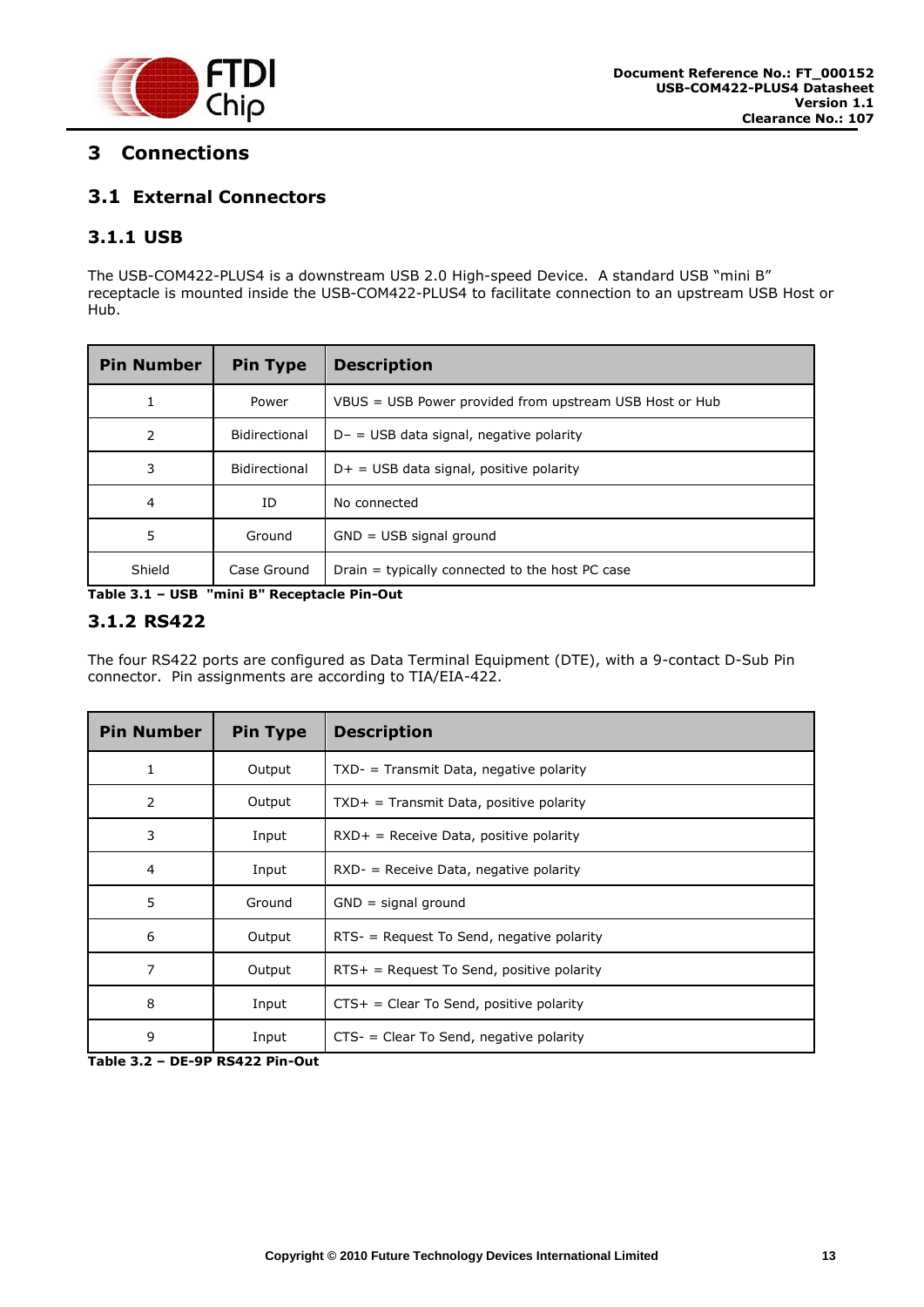

### <span id="page-14-1"></span><span id="page-14-0"></span>**4.1 USB**

| Parameter    | Description          | Minimum | <b>Typical</b> | Maximum | <b>Units</b> | Conditions                                                                |
|--------------|----------------------|---------|----------------|---------|--------------|---------------------------------------------------------------------------|
| USB VCC      | Input Power Voltage* | 4.25    | $5.0*$         | 5.25    | V            | *Present when USB<br>cable is attached and<br>USB Host or Hub<br>powered. |
| $_{\rm Lcc}$ | USB current          |         | 30             | 50      | mA           |                                                                           |

<span id="page-14-3"></span>**Table 4.1 - USB Electrical Details**

#### <span id="page-14-2"></span>**4.2 RS422**

| Parameter   | Description                         | <b>Minimum</b>           | <b>Typical</b> | Maximum | <b>Units</b> | Conditions                               |
|-------------|-------------------------------------|--------------------------|----------------|---------|--------------|------------------------------------------|
| $V_{trans}$ | Transmitter output<br>voltage swing | $\overline{\phantom{a}}$ |                |         | v            | $RL = 50R$ , $CL = 50pF$                 |
| $V_{rec}$   | Receiver input voltage<br>range     | $-7$                     |                | $+12$   | V            | $RL = 50R$ , $CL = 50pF$                 |
| ESD HBM     | N/A                                 |                          | ±15            |         | KV           | For all RS-422 Inputs<br>and Outputs pin |

<span id="page-14-4"></span>**Table 4.2 – RS422 Electrical Details**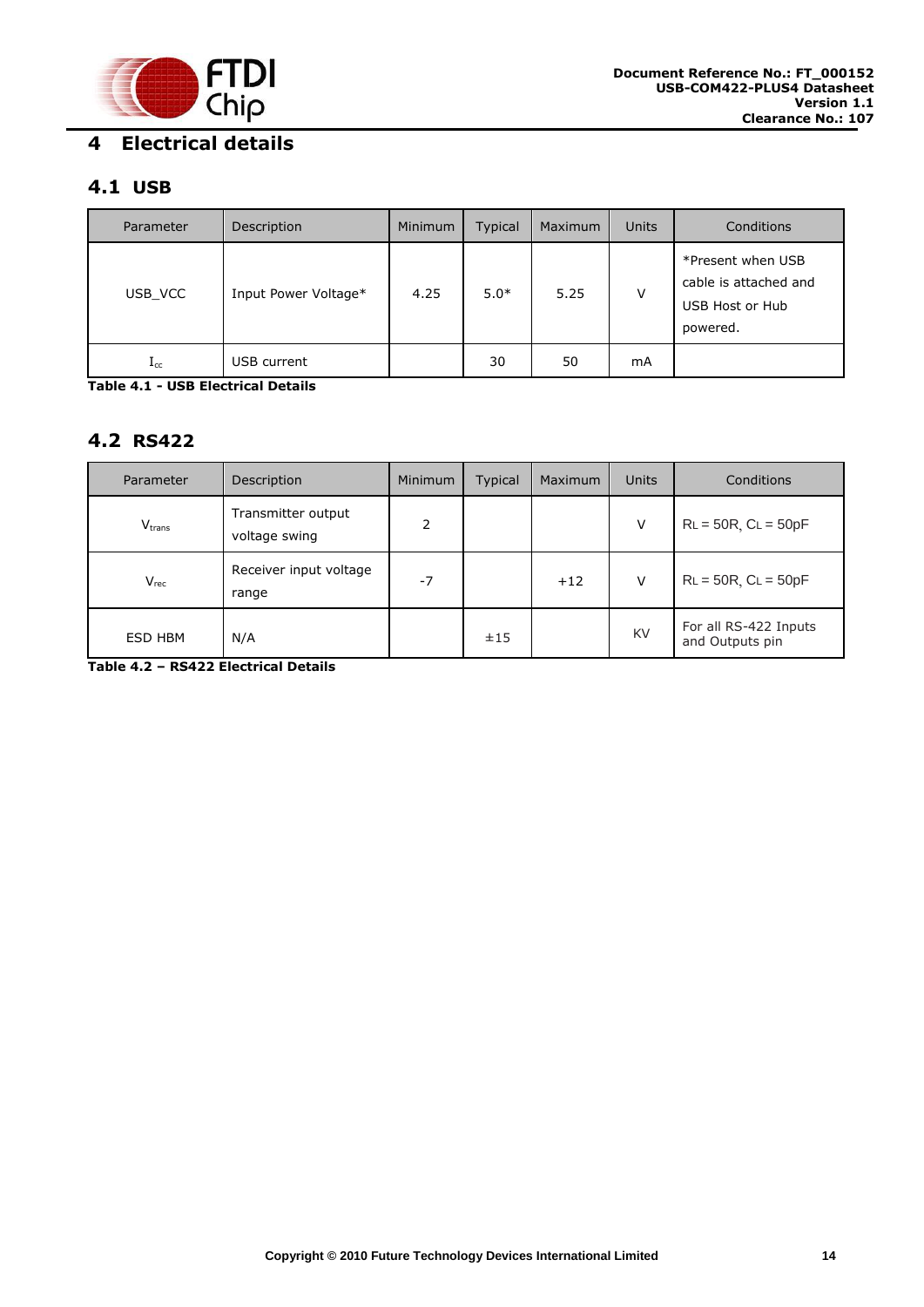

#### <span id="page-15-0"></span>**5 Mechanical Details**

#### <span id="page-15-1"></span>**5.1 Module Mechanical Dimensions**



#### <span id="page-15-2"></span>**Figure 5.1 - USB-COM422-PLUS4 PCB Dimensions**

Dimensions are in mm. The height of the module is dominated by the 4 D-type connectors and stands 12.8mm +/- 1mm. The D-type pins protrude below the PCB by 2.54mm +/-1mm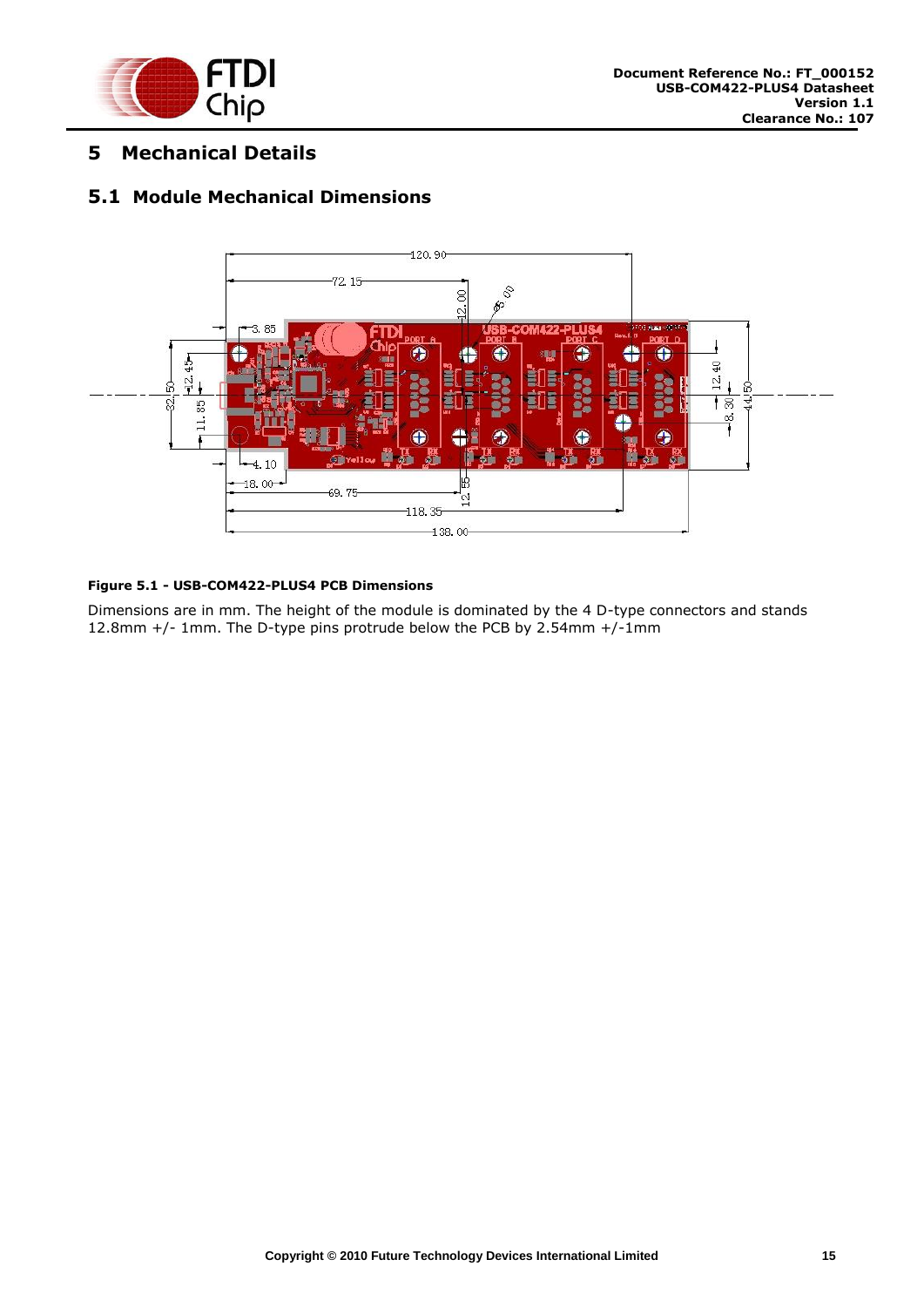

# <span id="page-16-0"></span>**6 Physical Environment Details**

# <span id="page-16-1"></span>**6.1 Storage**

| Parameter | Description                  | Minimum | <b>Typical</b> | Maximum | Units       | Conditions |
|-----------|------------------------------|---------|----------------|---------|-------------|------------|
|           | Storage Temperature<br>Range | -65     |                | $+150$  | $\sim$<br>֊ |            |

<span id="page-16-3"></span>**Table 6.1 - Storage Temperature** 

# <span id="page-16-2"></span>**6.2 Operating**

| Parameter | Description                           | Minimum | <b>Typical</b> | Maximum | Units       | Conditions                      |
|-----------|---------------------------------------|---------|----------------|---------|-------------|---------------------------------|
|           | <b>Operating Temperature</b><br>Range | $-40$   |                | $+85$   | $\sim$<br>◡ | 5% to 95% RH,<br>non condensing |

<span id="page-16-4"></span>**Table 6.2 - Operating Temperature**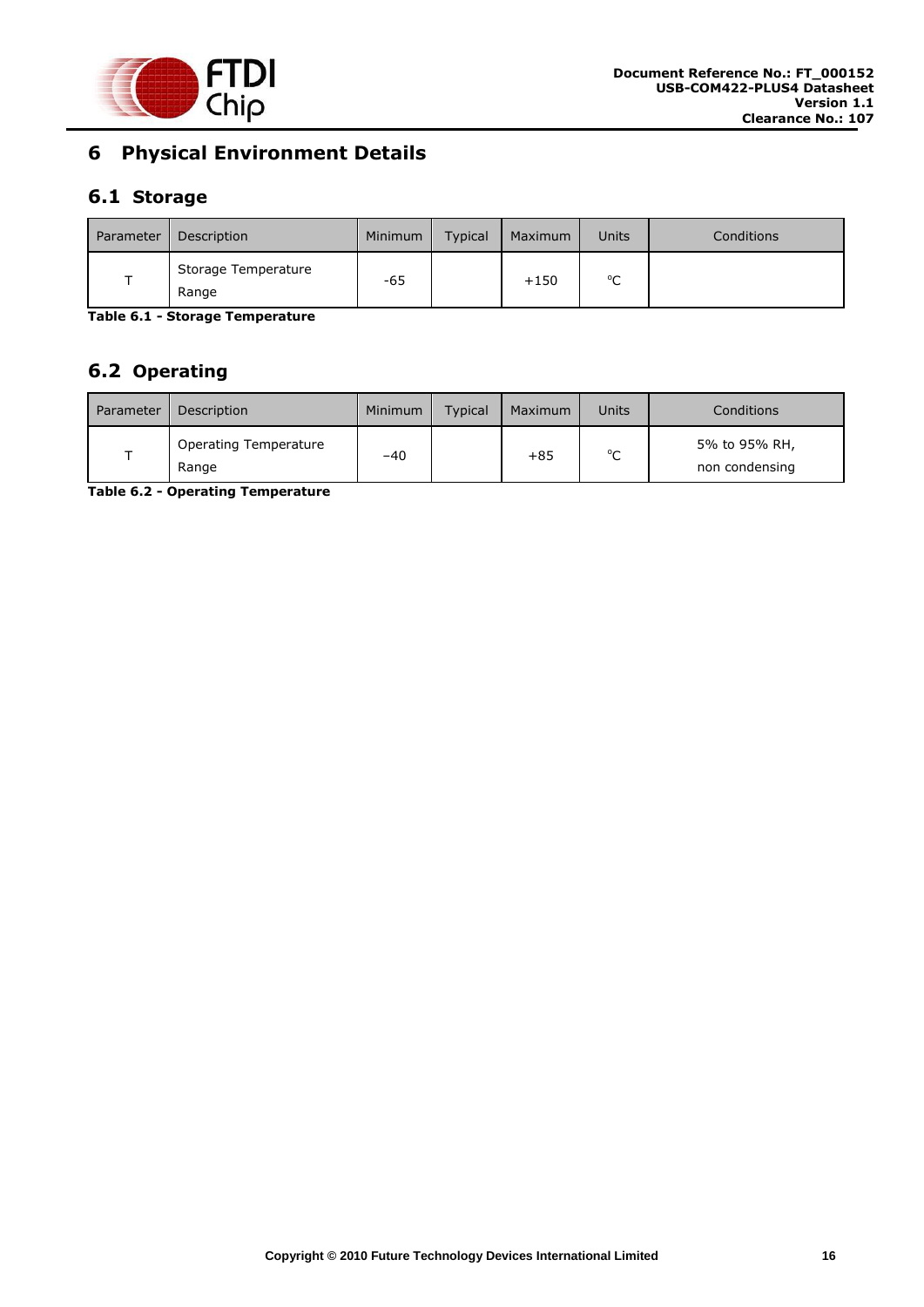

# <span id="page-17-0"></span>**7 Environmental Approvals & Declarations**

# <span id="page-17-1"></span>**7.1 EMI Compatibility**

#### **FCC and CE**

The USB-COM422-PLUS4 has been tested to be compliant with both FCC Part 15 Subpart B and European EMC Directive.

# $\epsilon$

NOTE: This is a Class B product. In a domestic environment, this product may cause radio interference, in which case the user may be required to take adequate measures.



NOTE: This equipment has been tested and found to comply with the limits for a Class B digital device, pursuant to Part 15 of the FCC Rules. These limits are designed to provide reasonable protection against harmful interference in a residential installation. This equipment generates, uses and can radiate radio frequency energy and, if not installed and used in accordance with the instructions, may cause harmful interference to radio communications. However, there is no guarantee that interference will not occur in a particular installation. If this equipment does cause harmful interference to radio or television reception, which can be determined by turning the equipment off and on, the user is encouraged to try to correct the interference by one or more of the following measures:

- Reorient or relocate the receiving antenna.
- $\bullet$ Increase the separation between the equipment and receiver.
- Connect the equipment into an outlet on a circuit different from that to which the receiver is  $\bullet$ connected.
- Consult the dealer or an experienced radio/TV technician for help.  $\bullet$

# <span id="page-17-2"></span>**7.2 Safety**

The USB-COM422-PLUS4 is defined as Limited Power Supply (LPS) device, with operating voltages under 60VDC.

#### <span id="page-17-3"></span>**7.3 Environmental**

The USB-COM422-PLUS4 is a lead-free device that complies with the following environmental directives: RoHS, WEEE, REACH, PFOS and DecaBDE.

### <span id="page-17-4"></span>**7.4 Reliability**

The USB-COM422-PLUS4 is designed as a robust USB-Serial module for use in many environments. There are no user-serviceable parts. Any failure will require a replacement of the unit.

### <span id="page-17-5"></span>**7.4.1 MTTF**

The Mean Time To Failure is calculated at TBD hours.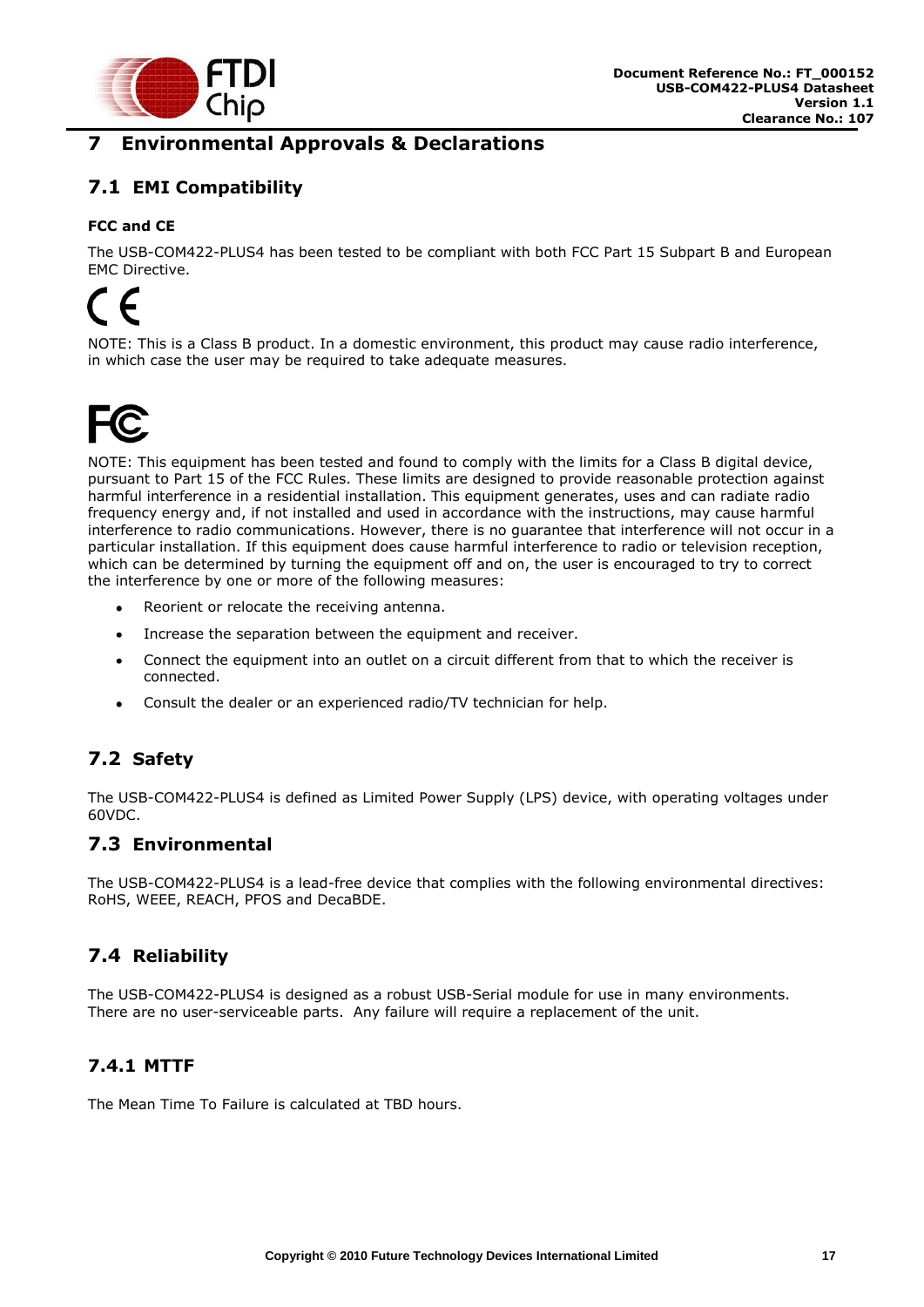

# <span id="page-18-0"></span>**7.5 Import / Export Information**

| <b>Import / Export Information</b> |                                                |  |  |  |
|------------------------------------|------------------------------------------------|--|--|--|
| Country of Origin                  | China                                          |  |  |  |
| <b>Harmonized Code</b>             | TBD                                            |  |  |  |
| Product Description                | USB to RS422 Development Module, Four COM Port |  |  |  |
| <b>USA ECCN</b>                    | EAR99 - No License Required                    |  |  |  |

<span id="page-18-1"></span>**Table 7.1 - Import / Export Information**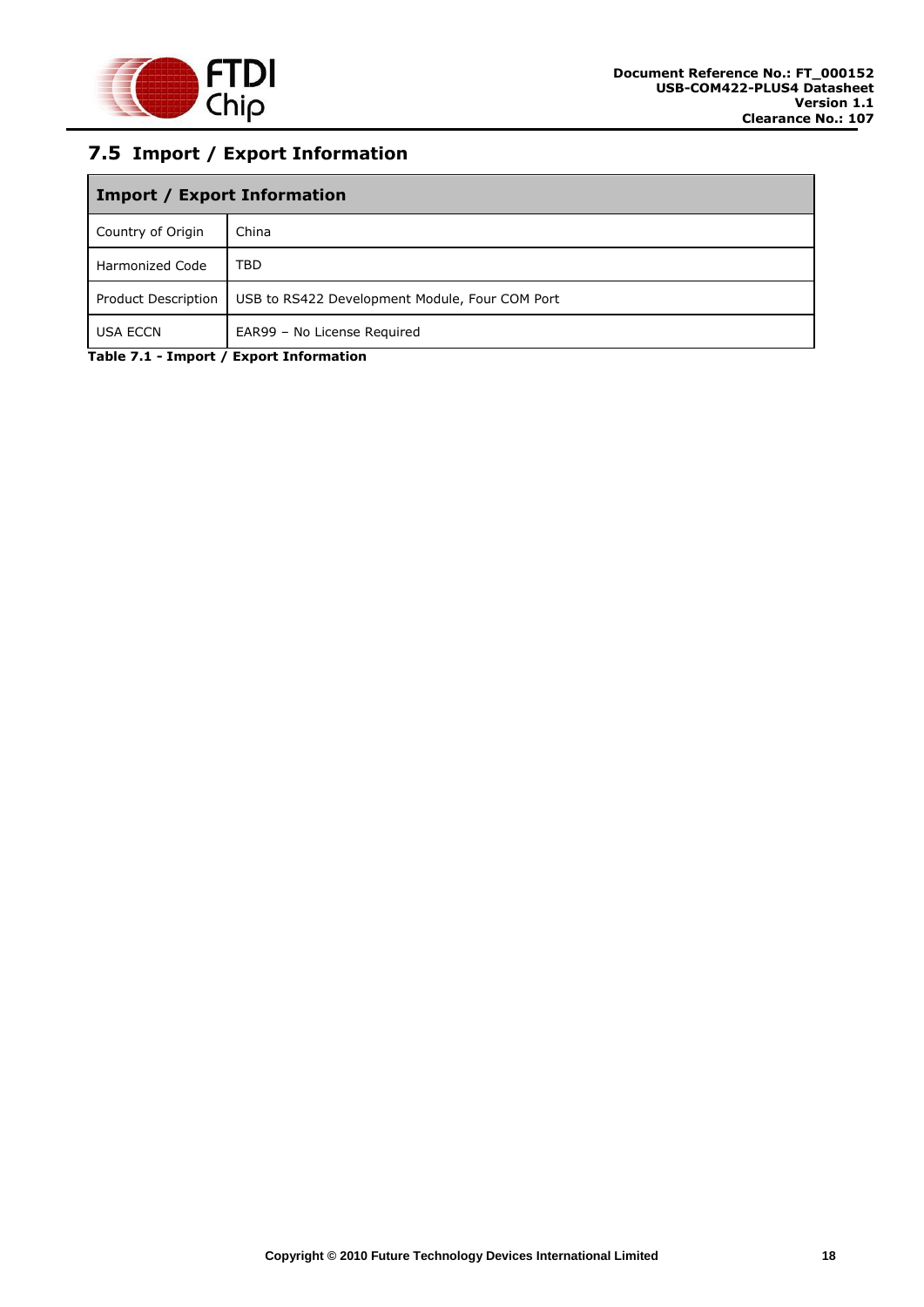

# <span id="page-19-0"></span>**8 Troubleshooting**

#### <span id="page-19-1"></span>**8.1 Hardware**

Cables are the most common sources of trouble with external devices.

Check the following:

- USB cable is properly inserted at both ends
- Computer power is ON
- Computer is not in Sleep or Standby
- If a USB Hub is used, be sure it is set for "Self-Powered" operation
- If a USB Hub is used, be sure all cables are properly inserted
- If all the above are OK, the Yellow LED should be lit, indicating the device has been recognized by the USB subsystem.

RS422 cables – check the following:

- Output signals (TXD+, TXD-, RTS+, RTS-) are connected to the respective inputs (RXD+, RXD-, CTS+, CTS-) in each direction.
- Check for specific handshake requirements of your RS422 peripheral.
- If handshake signals are not used, ensure the application is set to "No Hardware Handshake", or equivalent.
- Test the port with a loop-back connector. Connect TXD+ to RXD+, TXD- to RXD-, RTS+ to CTS+ and RTS- to CTS-. Use a simple terminal program to check that data is transmitted and received.

### <span id="page-19-2"></span>**8.2 Device Driver**

Ensure the latest device driver is in use. See www.ftdichip.com

If other devices with FTDI chips are installed in the system, check with all manufacturers of these devices for the latest device drivers.

See the FTDI installation guides for additional details: <http://ftdichip.com/Documents/InstallGuides.htm>

Common Windows Device Driver Troubles:

- DEVICE TIMES OUT: The default settings of the device driver assume typical data transfers of hundreds to thousands or more bytes at a given time. Some applications, such as a GPS device, only send data in short packets, often only a few bytes. If this is the case, it may be necessary to adjust the driver buffer size and/or latency timer to smaller values. These values can be adjusted through the Advanced driver options as noted in Figure 2.13. The buffer size can be reduced to 64 bytes. The latency timer can be set as low as 2ms. A setting of 1ms will cause unnecessary USB traffic and could adversely affect data transmission.
- ERRATIC MOUSE POINTER: The device driver defaults to query an attached device to find out whether it is a mouse or modem, consistent with native COM port operation. Some RS422 peripherals constantly send short packets of data, causing the host system to "think" a mouse or modem has been attached. These short packets will interfere with normal mouse operation causing the pointer to jump around the screen. If this happens, disconnect the RS422 device and *uncheck the Serial Enumerator* option, also found on the Advanced driver options screen in Figure 2.13.
- COM PORT IN USE: Windows keeps track of all COM port assignments. If multiple FTDIChip products have been connected to a single system, the COM port number will increase, even if the other devices are not attached. If the higher COM port assignments are not acceptable for the application, known unused COM port numbers should be uninstalled according to the FTDI installation guide: [http://ftdichip.com/Documents/InstallGuides.htm.](http://ftdichip.com/Documents/InstallGuides.htm)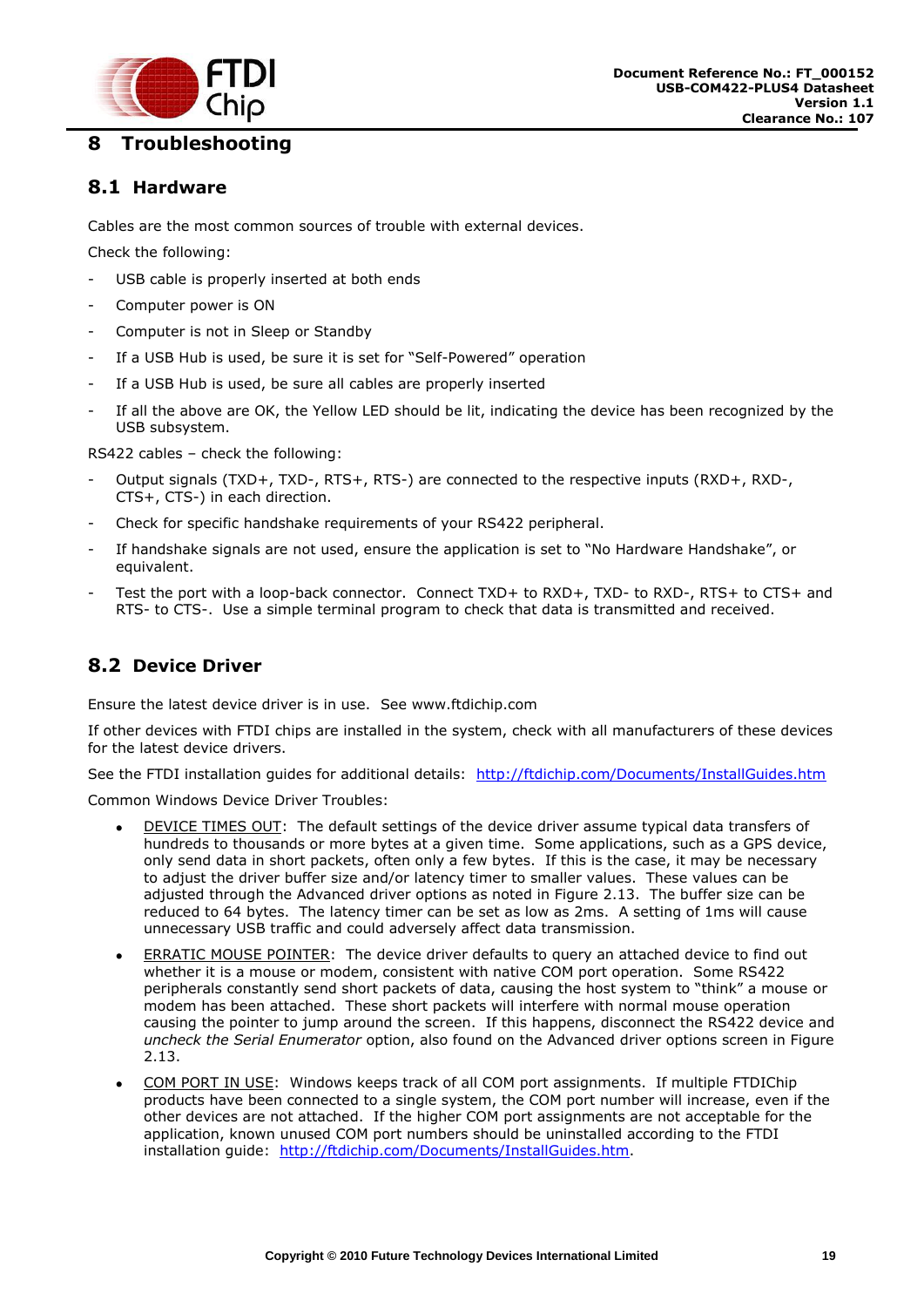

#### <span id="page-20-0"></span>**9 Contact Information**

**Head Office – Glasgow, UK** Future Technology Devices International Limited

Unit 1, 2 Seaward Place, Centurion Business Park

Glasgow G41 1HH United Kingdom Tel: +44 (0) 141 429 2777 Fax: +44 (0) 141 429 2758

E-mail (Sales) [sales1@ftdichip.com](mailto:sales1@ftdichip.com) E-mail (Support) [support1@ftdichip.com](mailto:support1@ftdichip.com) E-mail (General Enquiries) [admin1@ftdichip.com](mailto:admin1@ftdichip.com) Web Site URL [http://www.ftdichip.com](http://www.ftdichip.com/) Web Shop URL [http://www.ftdichip.com](http://www.ftdichip.com/)

#### **Branch Office – Taipei, Taiwan**

Future Technology Devices International Limited (Taiwan) 2F, No 516, Sec. 1 NeiHu Road Neihu District Taipei 114 Taiwan, R.O.C. Tel: +886 (02) 8797 1330 Fax: +886 (02) 8751 9737

E-mail (Sales) [tw.sales1@ftdichip.com](mailto:tw.sales1@ftdichip.com) E-mail (Support) [tw.support1@ftdichip.com](mailto:tw.support1@ftdichip.com) E-mail (General Enquiries) [tw.admin1@ftdichip.com](mailto:tw.admin1@ftdichip.com) Web Site URL [http://www.ftdichip.com](http://www.ftdichip.com/)

#### **Branch Office – Shanghai, China**

Future Technology Devices International Limited (China) Room 408, 317 Xianxia Road, ChangNing District, ShangHai, China Tel: +86 [\(21\) 6](LiveCall:(503)547-0988)2351596 Fax: +8[6\(21\) 6](LiveCall:(503)547-0987)2351595

E-Mail (Sales): [cn.sales@ftdichip.com](mailto:cn.sales@ftdichip.com) E-Mail (Support): c[n.support@ftdichip.](mailto:.support@ftdichip)com E-Mail (General Enquiries): cn[.admin1@ftdichip.com](mailto:admin1@ftdichip.com) Web Site URL: [http://www.ftdichip.com](http://www.ftdichip.com/)

#### **Branch Office – Hillsboro, Oregon, USA**

Future Technology Devices International Limited (USA) 7235 NW Evergreen Parkway, Suite 600 Hillsboro, OR 97123-5803 USA Tel: +1 (503) 547 0988 Fax: +1 (503) 547 0987

E-Mail (Sales) [us.sales@ftdichip.com](mailto:us.sales@ftdichip.com) E-Mail (Support) [us.support@ftdichip.com](mailto:us.support@ftdichip.com) E-mail (General Enquiries) [us.admin@ftdichip.com](mailto:us.admin@ftdichip.com) Web Site URL [http://www.ftdichip.com](http://www.ftdichip.com/)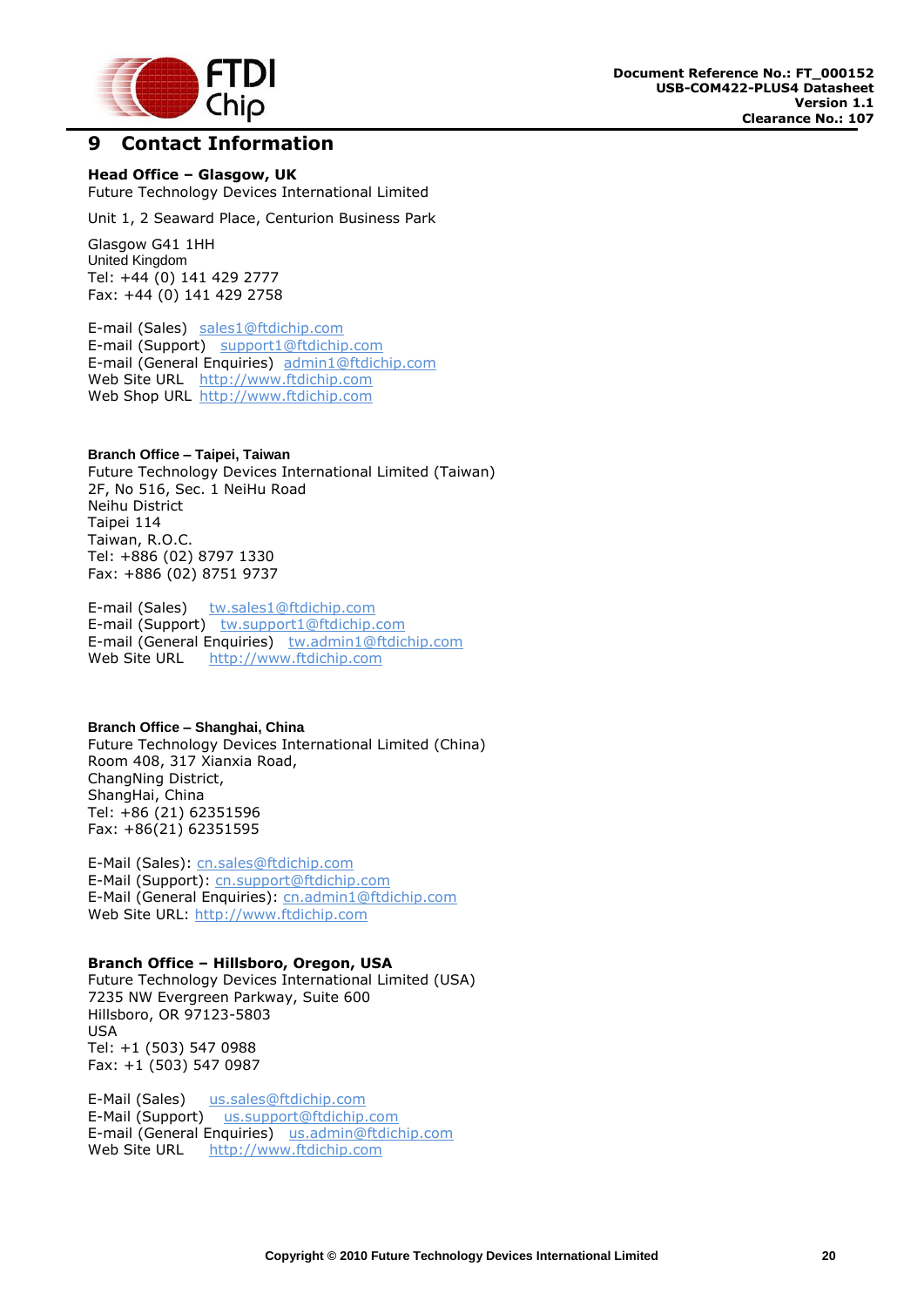

#### **Distributor and Sales Representatives**

Please visit the Sales Network page of the FTDI Web site for the contact details of our distributor(s) and sales representative(s) in your country.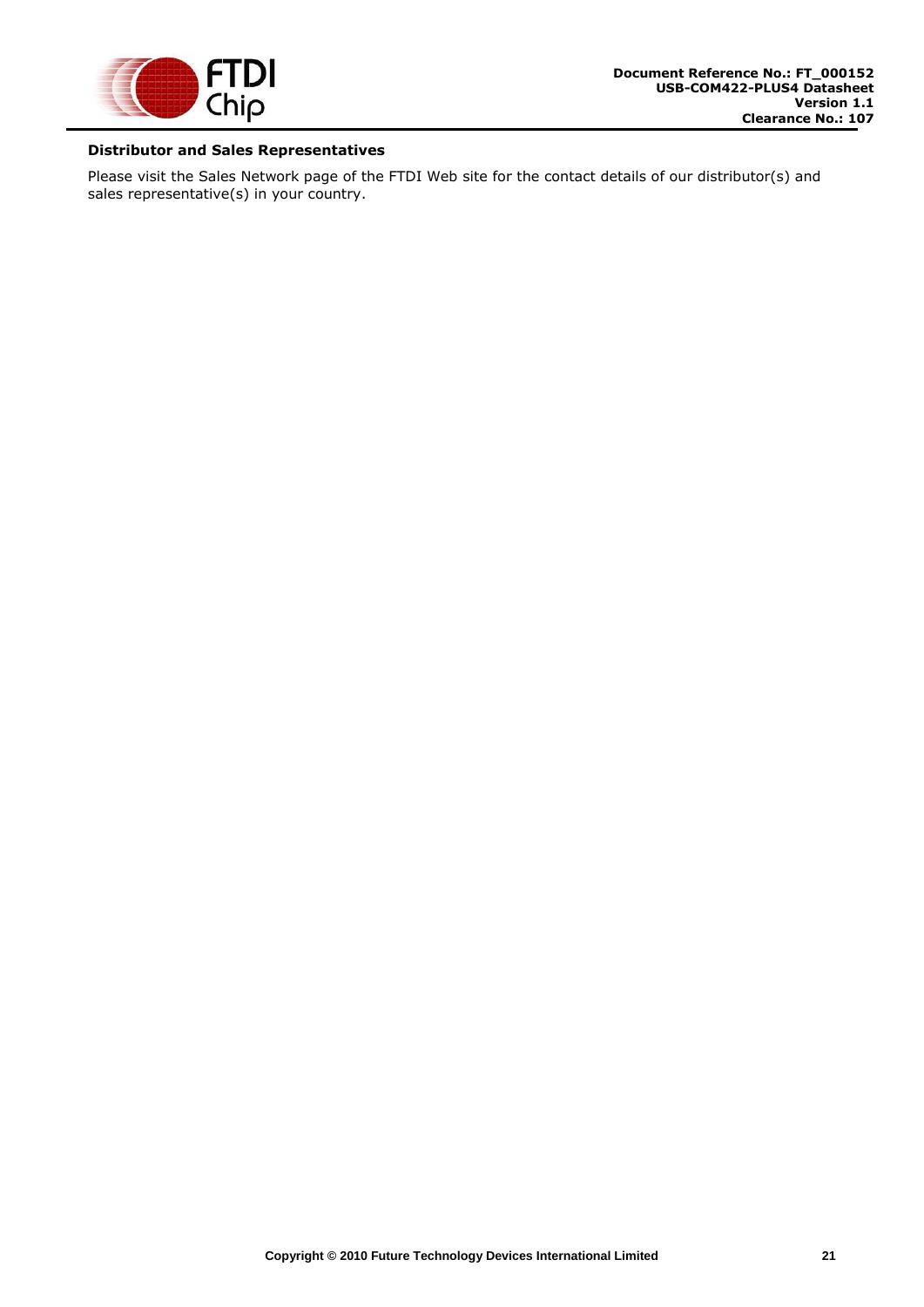

# <span id="page-22-0"></span>10 Appendix A - List of Figures and tables

| <b>List of Figures:</b> |  |
|-------------------------|--|
|                         |  |
|                         |  |
|                         |  |
|                         |  |
|                         |  |
|                         |  |
|                         |  |
|                         |  |
|                         |  |
|                         |  |
|                         |  |
|                         |  |
|                         |  |

#### **List of tables:**